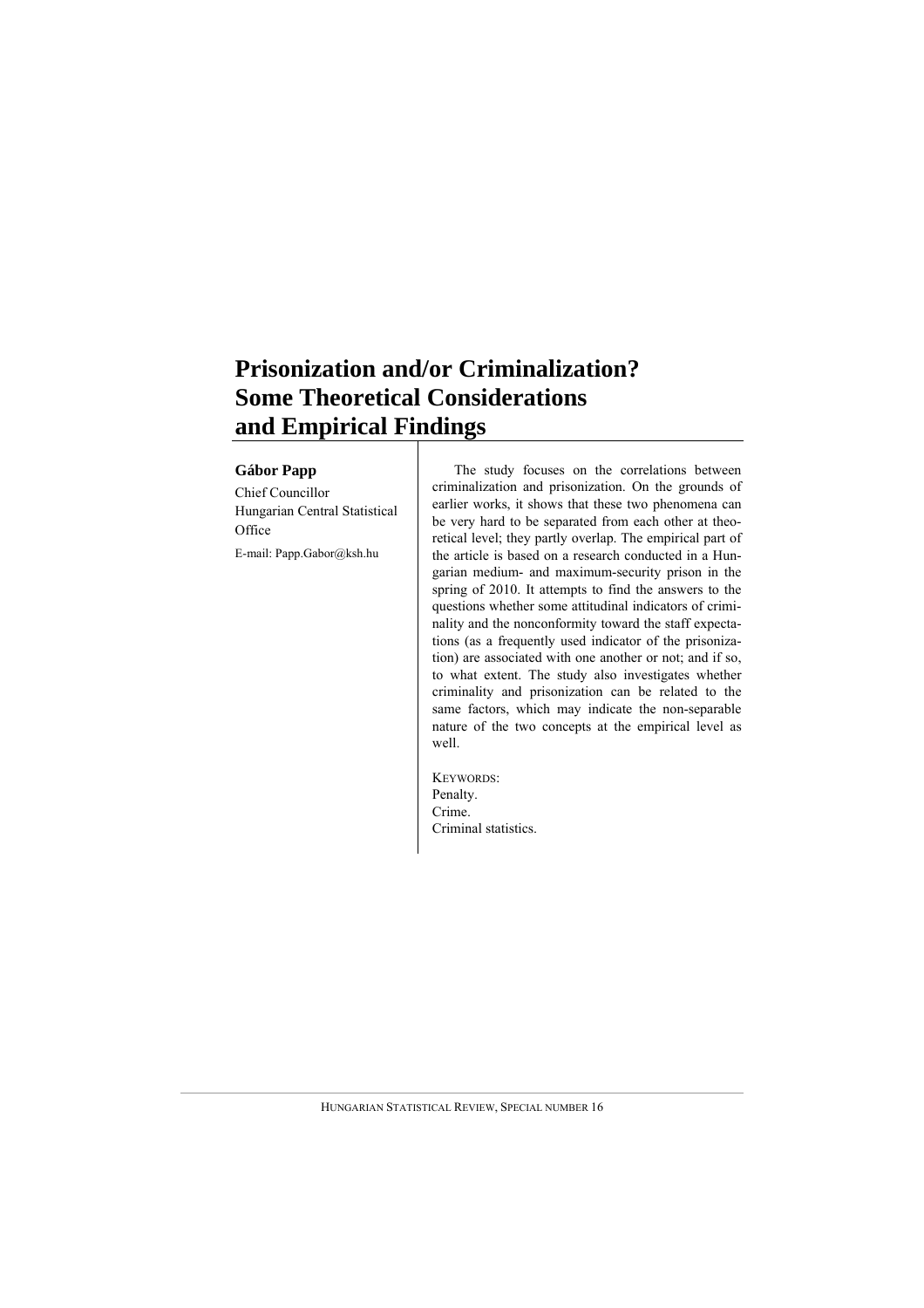One of the most basic questions of criminology concerns the role prison plays in criminality, as long as it has any remarkable impact at all. The widely used notion regarding this issue has been that prisons are the "schools of crime" in some respect since they intensify the criminal world-view of inmates. Hence, obviously these institutions are counterproductive for rehabilitation and re-socialization goals. This introduction may seem oversimplified; however, much of the research has dealt with the topic during the past decades. After all, the concept of the "schools of crime" has remained only an idea until nowadays. The methodological tools used by earlier researches have not been able to clarify the basic questions, and the theories were simply accepted with the recognition that prisons are harmful to society. Theorists do not appear to re-consider this statement. We do not know that if we were to indicate any associations between prisons and criminality, which factors would be found to influence this connection and in what context we could interpret it. The concepts of prisonization and criminalization, used in the title of this study, have surfaced in relation to this issue when thinking about prisons. The present study does not seek to support the "schools of crime" notion, but rather attempts to discuss the relationship between prisonization and criminalization based on data from a Hungarian empirical research.

# **1. Theoretical background**

The authors of earlier studies were not consequent in considering these two concepts/ processes separated or closely interrelated. First of all, it is advisable to briefly review how prisonization and criminalization were treated at the level of theories, theoretical constructions, and measures.

At the level of theories it is worth going back to the beginnings. There is a semisentence of *Donald Clemmer* [1940 p. 299] on his definition of prisonization quoted in almost every work concerning the prisonization phenomena.<sup>1</sup> Moreover, the "universal factors" of prisonization have also been mentioned by most authors that quote Clemmer. At the same time, Clemmer's work is about a lot more than the issue of prisonization. He discusses it in a more nuanced way regarding both its implications and its association with criminalization. Although his narrow definition of prisoniza-

<sup>1</sup> "...the taking on, in greater or less degree, of the folkways, mores, customs, and general culture of the penitentiary."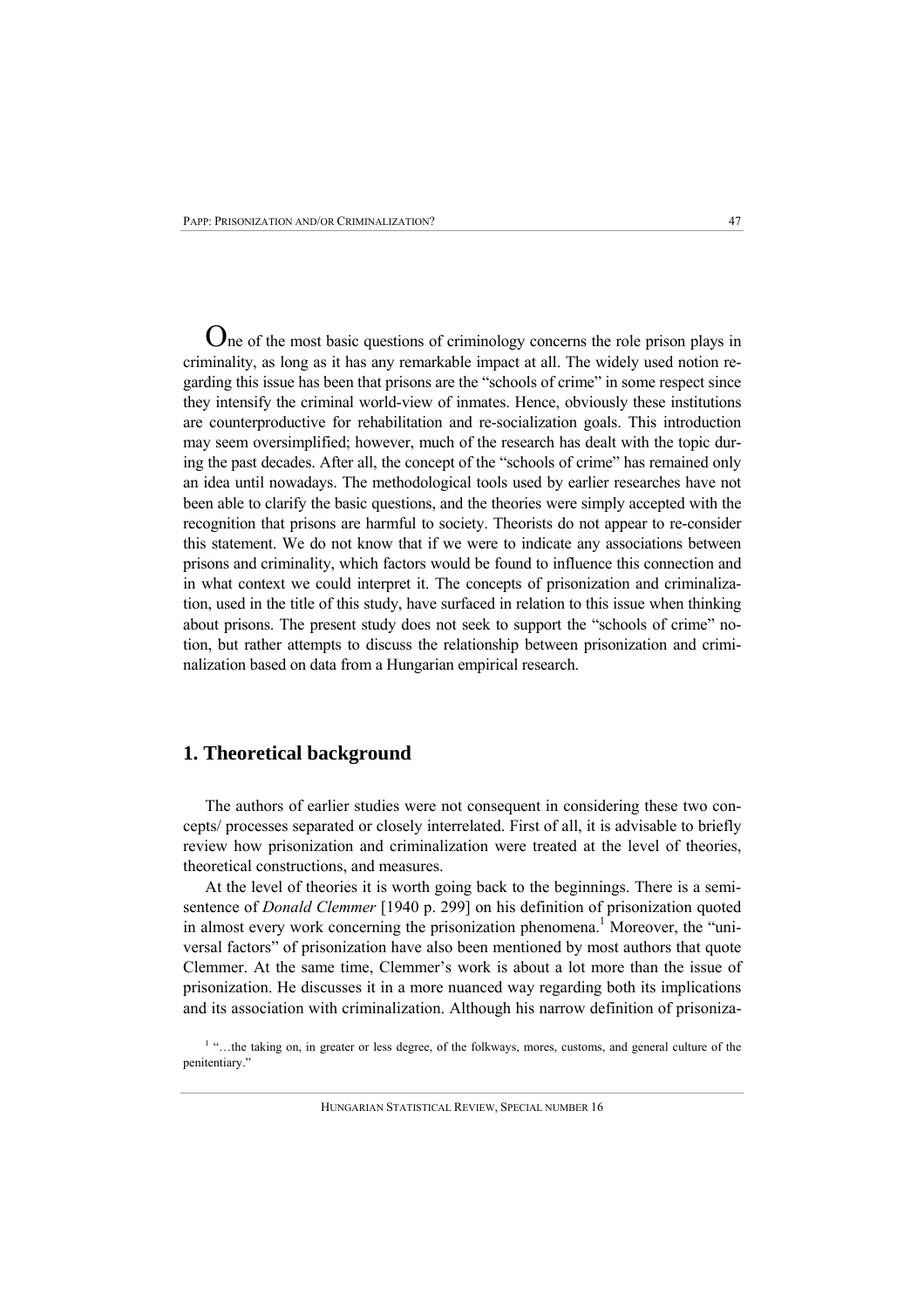tion does not contain dogmas, he mentions them as one of the objects of "taking on" and he asserts that their acceptance has a crucial significance in the process of prisonization. In this context, Clemmer mentions different opinions, attitudes regarding prisons, judges, and the police as parts of prison culture. He mentions the following examples of dogmas: negative attitudes towards parole board and government officials, distrust in and hate for prison guards, and finally believing that money is the universal solution. He states that prisoners' dogmas are harmful to themselves and to society, since they inhibit post-prison reintegration. Concerning the relationship between criminality and prisonization, there are two approaches in his writings. On the one hand, he asserts that one of the consequences of prisonization can increase criminality: "The phases of prisonization… are the influences which breed or deepen criminality and antisociality and make the inmate characteristic of the criminalistic ideology in the prison community." (*Clemmer* [1940] p. 300.) On the other hand, it seems that he regards this connection more as a potential than a necessary consequence: "No suggestion is intended that a high correlation exists between either extreme of prisonization and criminality. It is quite possible that the inmate who fails to integrate in the prison culture may be and may continue to be much more criminalistic than the inmate who becomes completely prisonized. The trends are probably otherwise, however, as our study of group life suggests" (*Clemmer* [1940] p. 302.).

One of Clemmer's contemporaries, *Reimer* stated the following about the "right guy" inmate role: "These men are so known because of the consistency of their behavior in accordance with the criminal or prison code...", as well as that: "...the 'right guy' to be definitely opposed to the law and its enforcement and the institution itself…" (*Reimer* [1937] pp. 152–153.) Another pair of authors posited that: "In the prison community, the chronic hostility between cons and screws – to some extent an extension of the progressive conflict between criminals and police on the outside…" (*Hayner–Ash* [1940] p. 579.)

If we have a look at the former trains of thought, we can get confused regarding the relationship between prisonization (and the inmate code on which it is based) and criminality. The basic rationale behind Reimer's comment is that he put an equal sign between criminal and inmate code. *Hayner* and *Ash* assumed a kind of continuity between the opposition to institutional officials (as a main component of the inmate code) and negative attitudes toward criminal justice system prior to the entry to prison, treating the former as originated in the latter. In his "narrow" definition Clemmer discussed changes of attitudes during prison sentence and he also mentioned external worldviews regarding the taking-on of dogmas. Some elements of dogmas are fairly close to favourable attitudes towards criminality. This is particularly important to note since it is assumed that the concepts of prisonization and criminalization are hard to distinguish from each other even at a theoretical level; their contents are overlapping in many respects. It seems that, according to earlier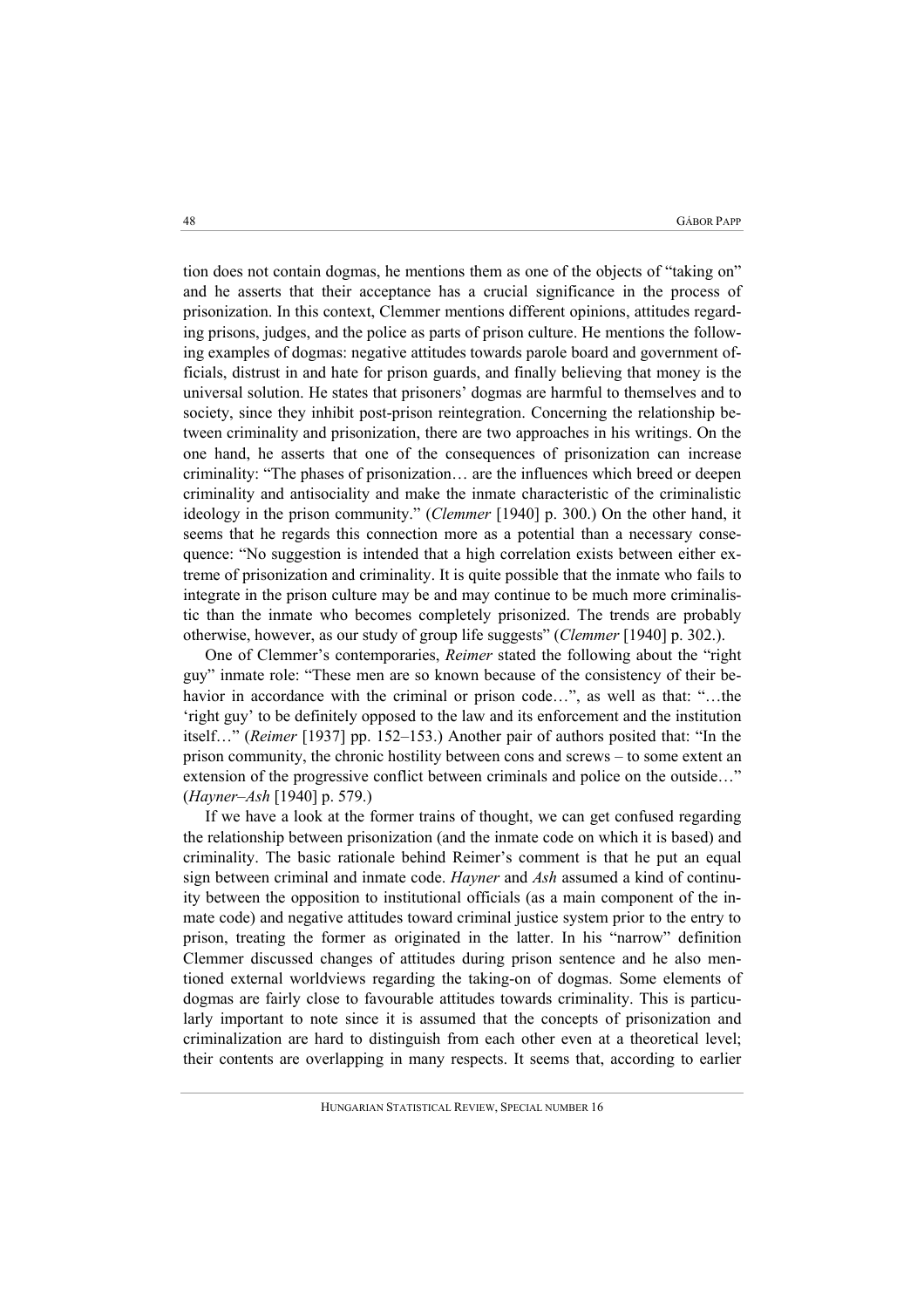theories, there is a sort of conceptual contamination regarding the relationship between prisonization (or rather the main tenets of the inmate code) and criminalization. Moreover, besides the "present tense" of the prison period, the argument points out the "past" and "future" as well. All this may explain why later researchers could translate this theory into the language of theoretical constructions and empirical research only imperfectly.

A later researcher, *Ohlin* emphasized the determination by past experience concerning inmate code: "This code represents an organization of criminal values in clear-cut opposition to the values of conventional society, and to prison officials as representatives of that society. … The code incorporates most of the values and orientations which inmates have shared in their criminal activities in the free community.… The prisoners' code reflects and adaptation of this criminal value system to the conditions of prison life." (*Ohlin* [1956] p. 28.) He was also the one who started to (mis)interpret Clemmer's prisonization theory and did not really manage to construe the attributes of prisonization theory in full compliance with the author's intention. According to Ohlin: "As Clemmer employs the term, prisonization reflects a continuous acculturation and *assimilation to the criminal values system* and the prisoner code of the inmate community." (*Ohlin* [1956] p. 39.) Likewise, *Wheeler* – who also interpreted Clemmer's thoughts about prisonization – asserted that "The net result of the process was the internalization of a *criminal outlook*, leaving the "prisonized" individual relatively immune to the influence of a conventional value system." (*Wheeler* [1961] p. 697.) In the same study, Wheeler's expression "*commitment to a criminal value system*" in connection with prisonization is also telling. At the same time it should be noted that this author, regarding the importation model (that he labeled "negative selection" model), unambiguously declared his standpoint about the relationship between criminalization and prisonization: "Their criminal acts indicate in varying degrees an opposition to conventional norms. It follows that the inmate culture should give expression to the values of those who are the most committed to a criminal value system – the long termers, those who have followed systematic criminal careers, etc. And if the culture is viewed as an outgrowth of the criminogenic character of inmates, it is reasonable to expect a reinforcement process operating throughout the duration of confinement." (*Wheeler* [1961] p. 708.)

However, another author, *Glaser* emphasized the interdependence of the two processes. He asserted that the adaptation to prison conditions (thus committing to the inmate code) is rather temporary, and it is far from certain that it has any impact after being released from prison (*Glaser* [1964]).

Later researchers aimed at translating these theories into theoretical constructions by interpreting the original ones. One of them carried on the "prisonization equals criminalization" approach. A good example for this is *Faine*'s study. It obviously reveals that he regarded the two concepts exchangeable both theoretically and practi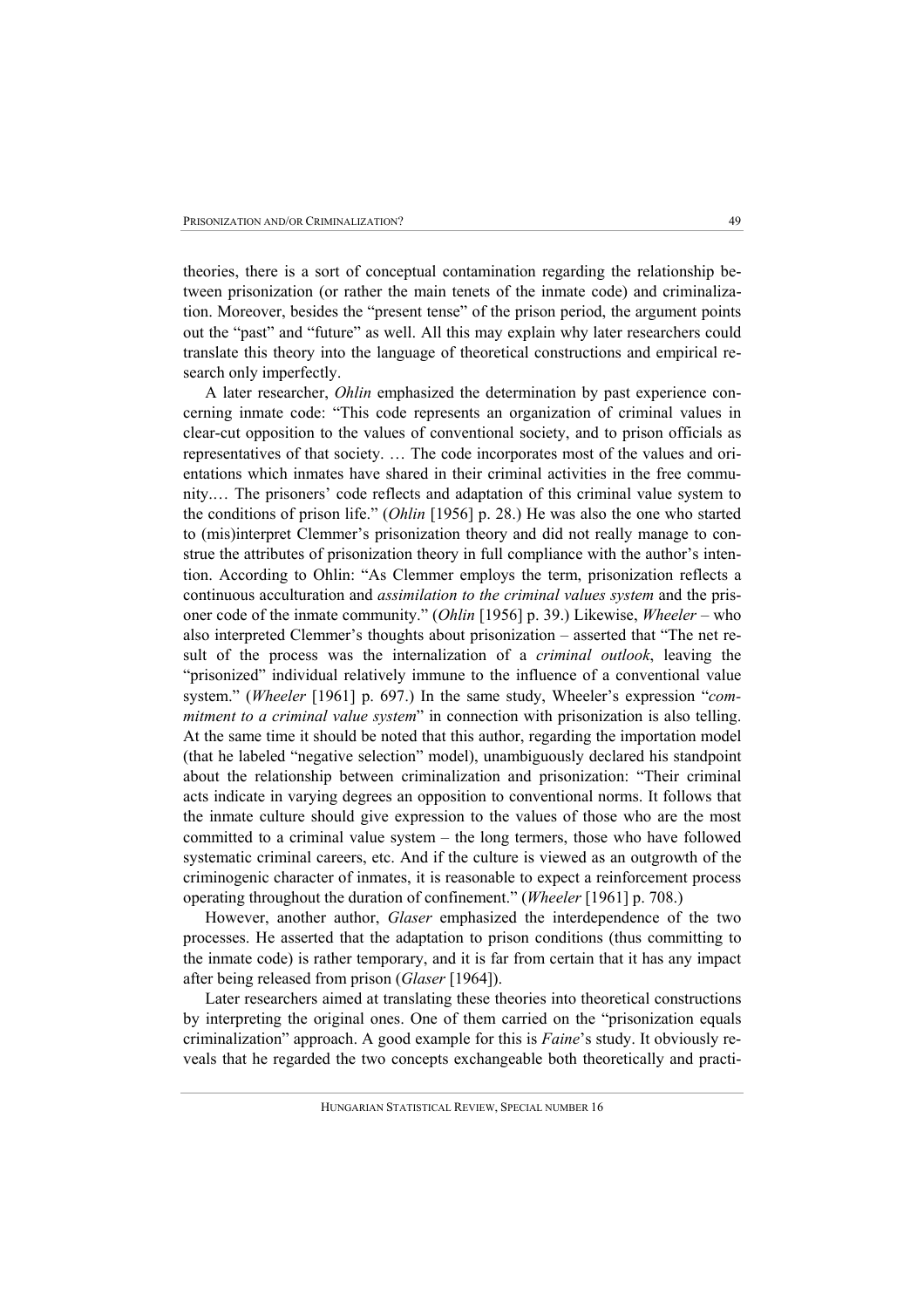cally (*Faine* [1973]). Although the title of his study includes the term "prisonization", his measures did not refer to this. Instead Faine took "inmate reference group orientation" as the indicator of prisonization, which he considered the "long range impact of institutionalization". Later, a similar practice was followed by *Walters* too, whose study contains the term "prisonization" but he measured criminal thinking and identity by his variables (*Walters* [2003]).

Another approach treated criminalization and prisonization (or its certain indicators) separately. Its one subtype considered both as juxtaposed components of a given group of views. *Bondeson* exemplifies this approach, constructing three scales to measure criminality: inmate solidarity, argot knowledge and criminality scales. Within criminality, Bondeson differentiated the sub-scales of criminal ideology, criminal association, and criminal identification (*Bondeson* [1989]). The common label "criminality" can be somewhat misleading in this instance, because only the last mentioned part of that is closely connected with criminality, while the two other scales rather relate to the taking-on of the institutional value system (for example prisonization). This is fairly similar to the approach of another author, *Schwartz*, who labelled "criminal value-orientation", "conformity to the inmate code" and "peer identification" scales with the common name of "inmate perspectives" (*Schwartz* [1971], [1973]). Thus, in the case of Schwartz, the principles of juxtaposition and parity predominate. Although he distinguished between criminalization and prisonization, he considered them as parts of the same group.

A different perspective predominates in the publications of *Thomas* and his associates. They mixed up and investigated "cause and effect" relationships in their studies, following the logic of temporal arrangement. Although the importation model was mentioned by Thomas in several works of him, stating that the components of the criminal value system are rooted in pre-prison socialization, it was the "consequence" approach that dominated in his theoretical models (*Thomas* [1977a], [1977b]; *Thomas–Hyman–Winfree* [1981]; *Thomas–Petersen* [1977]; *Thomas– Petersen–Cage* [1981]; *Thomas–Poole* [1975]; *Zingraff* [1975]).<sup>2</sup> Thomas and his colleagues discuss "short-term" and "long-term" consequences of prisonization (or rather imprisonment), their variables were defined accordingly in their models. They classified the opposition to prison and the priority of interpersonal relationships with other inmates as short-term, criminalization (or rather criminal identification) and attitudes toward the law and justice system as long-term consequences. Here we are interested in the last two attitudes. The approach of "long-term consequences" was jus-

<sup>&</sup>lt;sup>2</sup> It must be noted that his publications are characterized by ambiguity concerning the consequences of what he is writing about. Thomas uses the expressions of "consequences of confinement" (or of imprisonment) and "consequences of prisonization" simultaneously. Logically, this can be accepted only if we consider imprisonment and prisonization equal, thus we accept that imprisonment cause prisonization as a logical necessity. If we adopted this perspective, it would be unnecessary to investigate the prisonization phenomenon.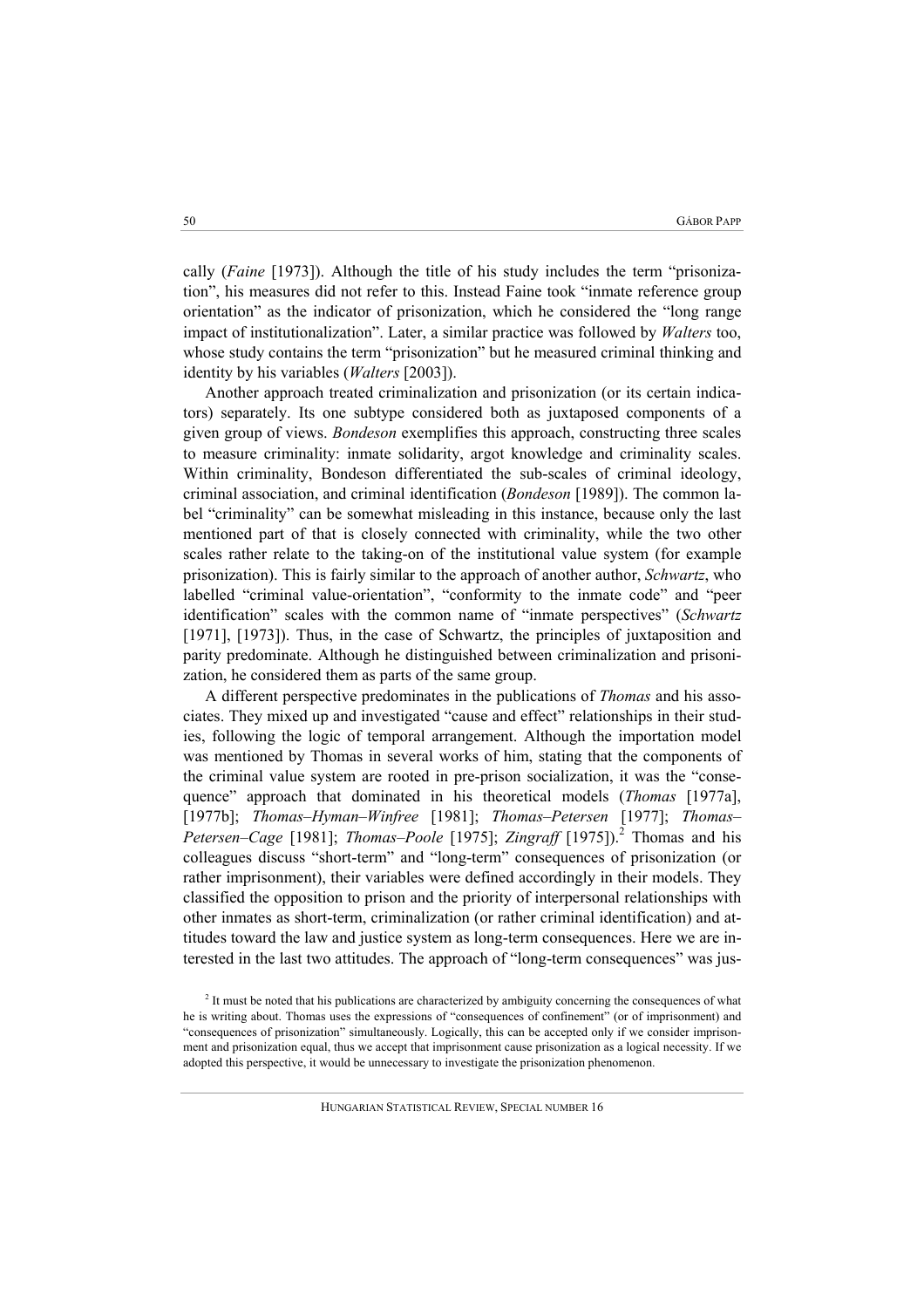tified by a logical slip. For example: "…the adoption of attitudes and values that increase the likelihood of reinvolvement in criminality upon release from the institution" (*Thomas* [1977a] p. 58.), or elsewhere: "…the greater the degree of criminal identification, the greater the probability of criminal involvement after release" (*Thomas–Foster* [1972] p. 230.). It proves that Thomas hypothesized an essential connection between intra-prison thinking and post-prison law-breaking behaviour.

Compared to the above mentioned works there is an inverse logic in the study of *Rhodes* [1979]. In his theoretical chapter, he apparently took on the "consequence" viewpoint, but at the same time he emphasized the "antecedent" role regarding both opposition to the law and justice system and criminal identity variables (which he treated separately). However, it is noteworthy that only the importation aspect is used in the analysis. The tested model of another researcher, *Alpert* [1978] was based on the "attitudinal and ideological import" approach, whereby he investigated the role of attitudes toward justice system (besides different kinds of alienation) as imported views.

Finally, we need to mention another trend developed almost simultaneously with the start of prisonization research. It focused on inmates and, instead of investigating the conformity-nonconformity dichotomy, it studied their attitudes towards criminal justice and attitudinal changes (*Watt–Maher* [1958], *Hulin–Maher* [1959], *Mylonas– Reckless* [1963], *Cleaver–Mylonas–Reckless* [1968], *Maher–Stein* [1968], *Mylonas– Cleaver–Reckless* [1968]). The aim of these authors was the same as that of prisonization researchers: they considered the prison as a "black box" which generates changes in the thinking of inmates and inhibits their reintegration into society.

## **2. About the reduced model and the research**

One common feature of the aforementioned studies is that they failed to answer at least two questions: what changes occur in prison and what are their consequences for the post-prison period. One of the main reasons for this is that prisonization studies were mainly based on cross-sectional design. Besides, there were some panel studies which attempted to reveal changes in thinking only during the course of several months (*Glaser* [1964], *Alpert* [1978], *Bondeson* [1989]). The cross-sectional studies explored the consequences of imprisonment purely logically. Frequently, it was declared in the theoretical part of these works that certain variables would be viewed as consequences (see for example the writings of Thomas). Another technique was creating certain synthetic groups by taking the time spent and time remaining into account (for example "early" and "late career phases", see *Wheeler* [1961]). In theory, panel studies would be suited for revealing changes during and af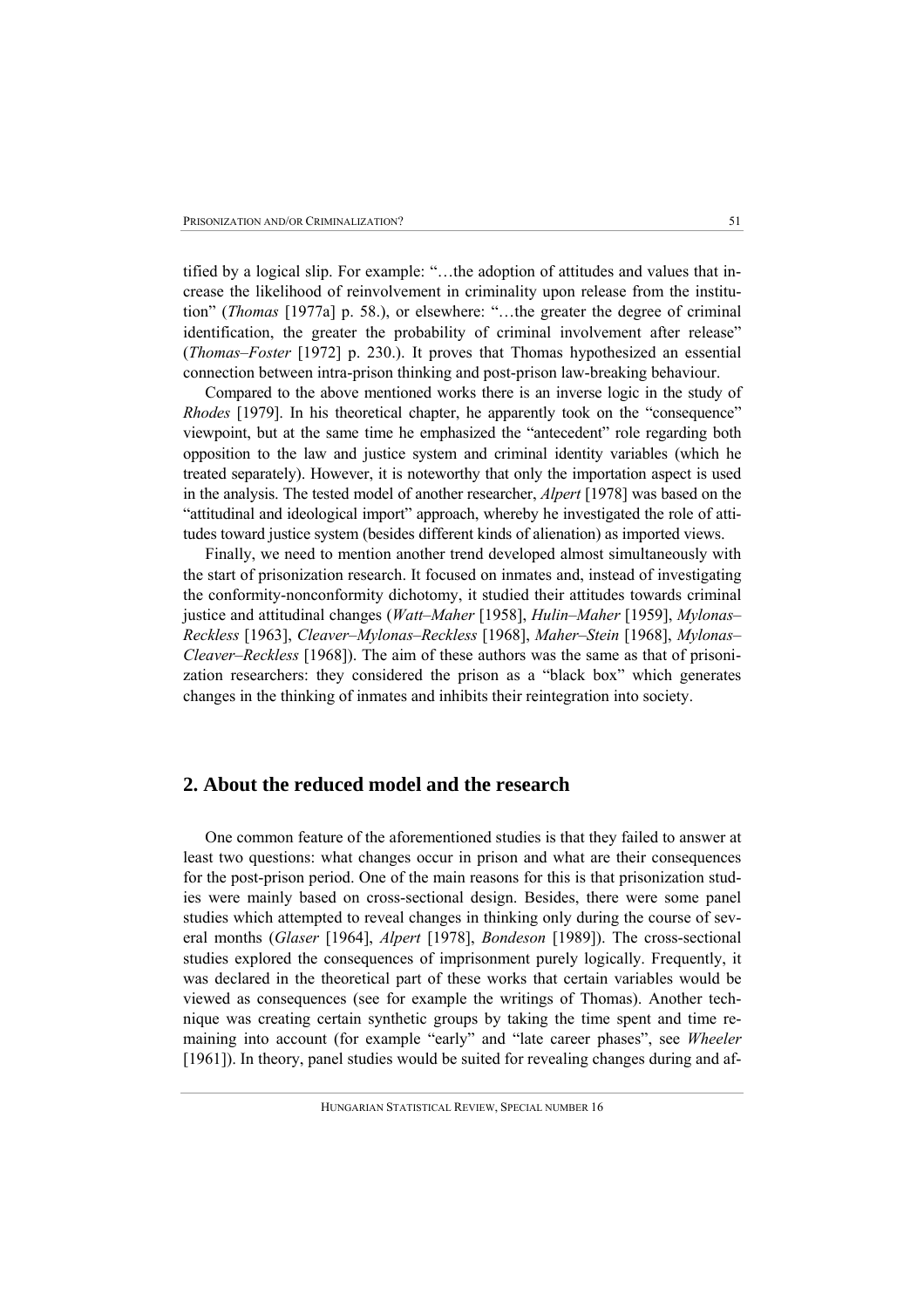ter the prison period; however, it is rather illusory to think that these processes occur only in a few months. Cross-sectional studies are even less appropriate for answering such questions, but they can be suitable for other purposes.

In my own cross sectional study, I treated the different attitudes as what they really are, in other words, juxtaposed with each other, having not causal but correlational relationship. Hence I investigated the correspondence between certain indicators of prisonization and criminalization. That is to say, I did not regard them either as imported thinking patterns or ones that prevailed following the imprisonment. I exclusively considered them as patterns that were present right at the time of imprisonment. In some respects this approach means a step back, compared to earlier ones because the very components are missing from the model which would replace theory and which, in fact, typically justify the scientific investigation of prisonization, that is, the ones related to the effects of prison. Since – as I have already mentioned – there was not accordance between the theory and empirically measured phenomena in earlier studies, it is necessary to move back. The cornerstone (and maybe the advantage) of my approach is not showing more than the conclusion that we can draw from the data. However, it would be also important to explore the causes and potential consequences, but it should be emphasized again that we cannot venture on this due to the limitations of the current research.

The present study looks for the answer to three questions. *Firstly,* to what extent the different components of criminal world-view are associated with one another and whether they are integrated into a coherent system. *Secondly*, to what extent they are correlated with the possible indicator of prisonization, in other words, with the rejection of staff expectations. The *third* question awaiting answer is that which factors influence the criminal views and prisonization, and whether these results show a uniform pattern.

To answer these questions, I used data from a survey which was conducted in Vác Maximum and Medium Security Prison in Hungary, in March 2010. The aim of the study was to explore attitudes of the total population of adult male inmates with a definitive sentence in this institution. The number of potential respondents was 618 at the reference date (1 March). The questionnaires were properly filled out by interviewers in 365 cases, thus the response rate was 59.1 percent. It should be noted that there was no preliminary sampling in the prison. Posteriorly, however, it was possible to liken to the total inmate population with respondents of the study using data from institutional records (of course, observing the rules of anonymity and personal rights). On the grounds of this comparison, it seems that the respondent population is representative to the total inmate population at an acceptable level. There were no significant differences between the total and the sub-populations with regard to such factors as security and custody levels, age, marital status, nature of committed crimes, doing a job in prison or not, length of sentence. The Goodman–Kruskal's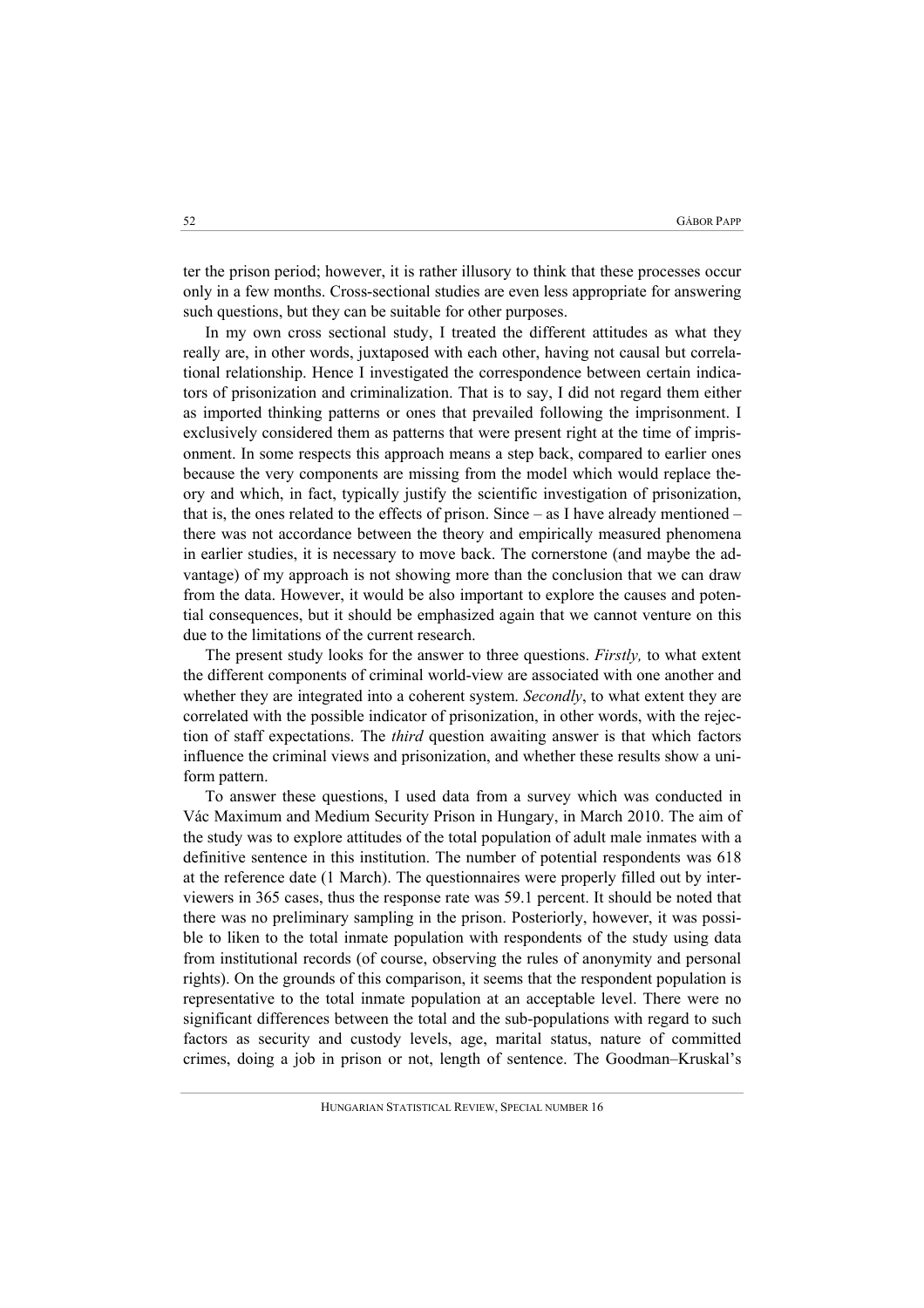gamma (γ) coefficients were used in this analysis, in accordance with the ordinal level of measurement of the examined variables (*Goodman–Kruskal* [1954]).

# **3. Analysis and findings**

Before we discuss the analysis in detail, it is important to note that the expression of "criminalization" in the title of this study is actually incorrect (as I have mentioned already), since criminalization refers to a process, while a cross-sectional survey can show only a "snapshot". Therefore, it is more proper to talk about criminal world-view and its indicators, which were constructed in conformity with the previous literature. Accordingly, regarding the components of the criminal world-view, the following variables were distinguished by principal component analysis: attitudes toward relationship with criminals (criminal associational preference), acceptance or rejection of self-definition as a criminal (criminal identity), opinions on the law and criminal justice system, and attitudes towards violence and toughness.<sup>3</sup> The total scores of these variables were trichotomized. Value 3 indicates that the inmate accepts the criminal value orientations, 1 is the opposite, and 2 is the medium category.

## **Associations between the different criminal views and their relations to prisonization**

*The first hypothesis* – stating that criminality indices there are interconnected – points to the fact that these variables are interchangeable, they may reflect the same phenomenon. The data presented in Figure 1 shows that all the relationships between the indicators of procriminal views are positive and significant. On the grounds of moderately strong associations, it is obvious that the delinquent self-identification also means that one has got a negative orientation towards law and the justice system, as well as this type of identification implies supporting close relationships with criminals. Similarly, the criminal identity is closely associated with attitudes towards violence and toughness, while the latter one is connected with the opposition to the law. Being less tightly related to the aforementioned, yet the views on law and criminal justice do correlate with the level of accepting or rejecting criminal friendships. This is accompanied by opinions supporting violence. These findings suggest that there is a relatively coherent criminal value system amongst inmates.

<sup>3</sup> The items used to operationalize these variables are included in the Appendix B.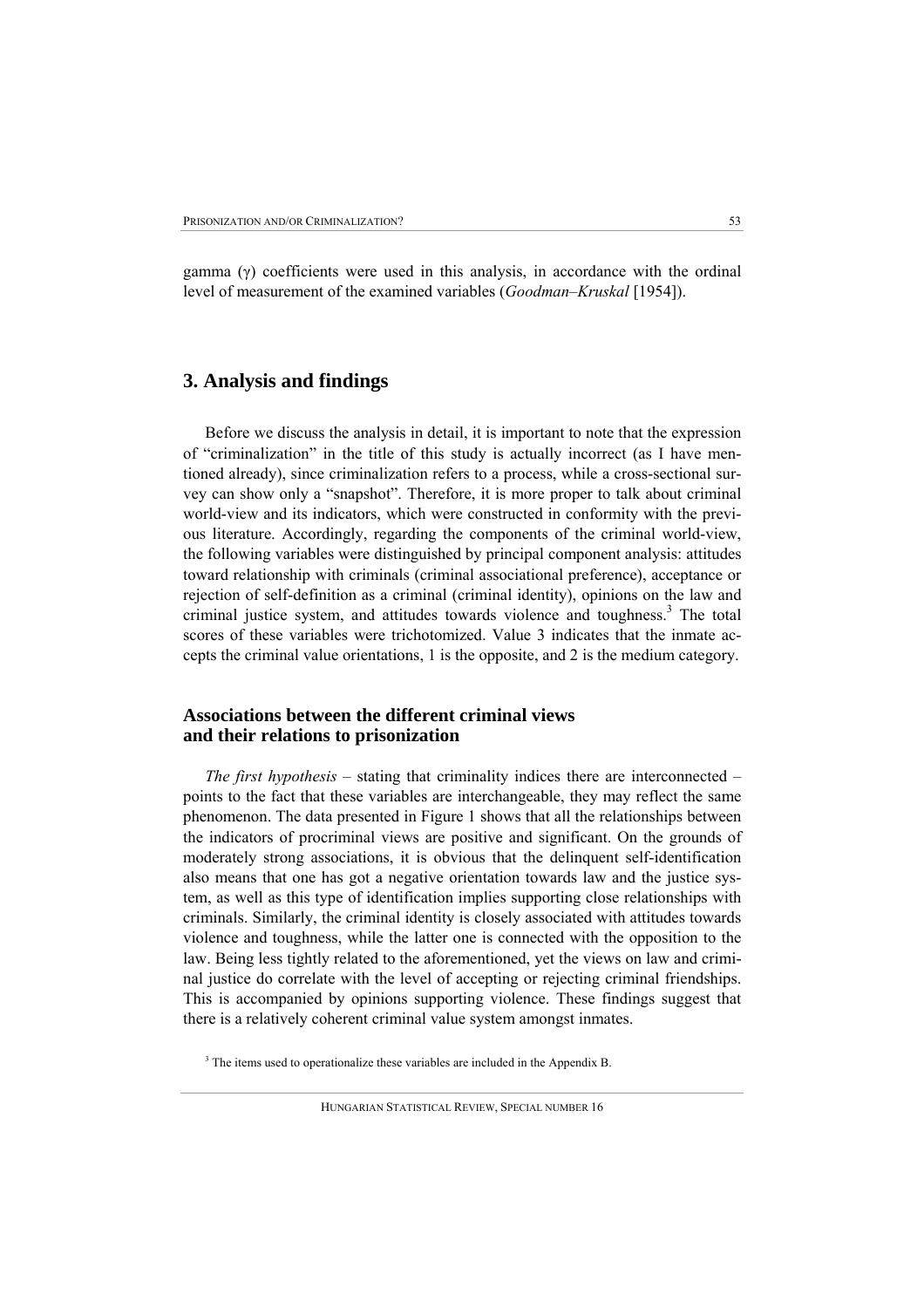

 $* p < 0.001$ .

*The second hypothesis* pertains to the relationship between institutional nonconformity (prisonization) and each component of criminal world-view. Prisonization was measured with the use of a tool developed by *Wheeler* [1961]. It was based on some hypothetical conflict situations in which the respondents have to decide between two alternatives. One option represents the expectations of the prison staff, the other those of inmate society. $^{4}$  I also applied Wheeler's guidelines when constructing the variable. That is, if the respondent agreed with the answers that represented the

4 The situations can be found in Appendix A. They were almost identical with the ones used by Wheeler, with the exception that actors had been given Hungarian last names, as well as in the case of the "hiding" story the respondents did not have to decide about money but Rivotril pills (which means higher risk-taking).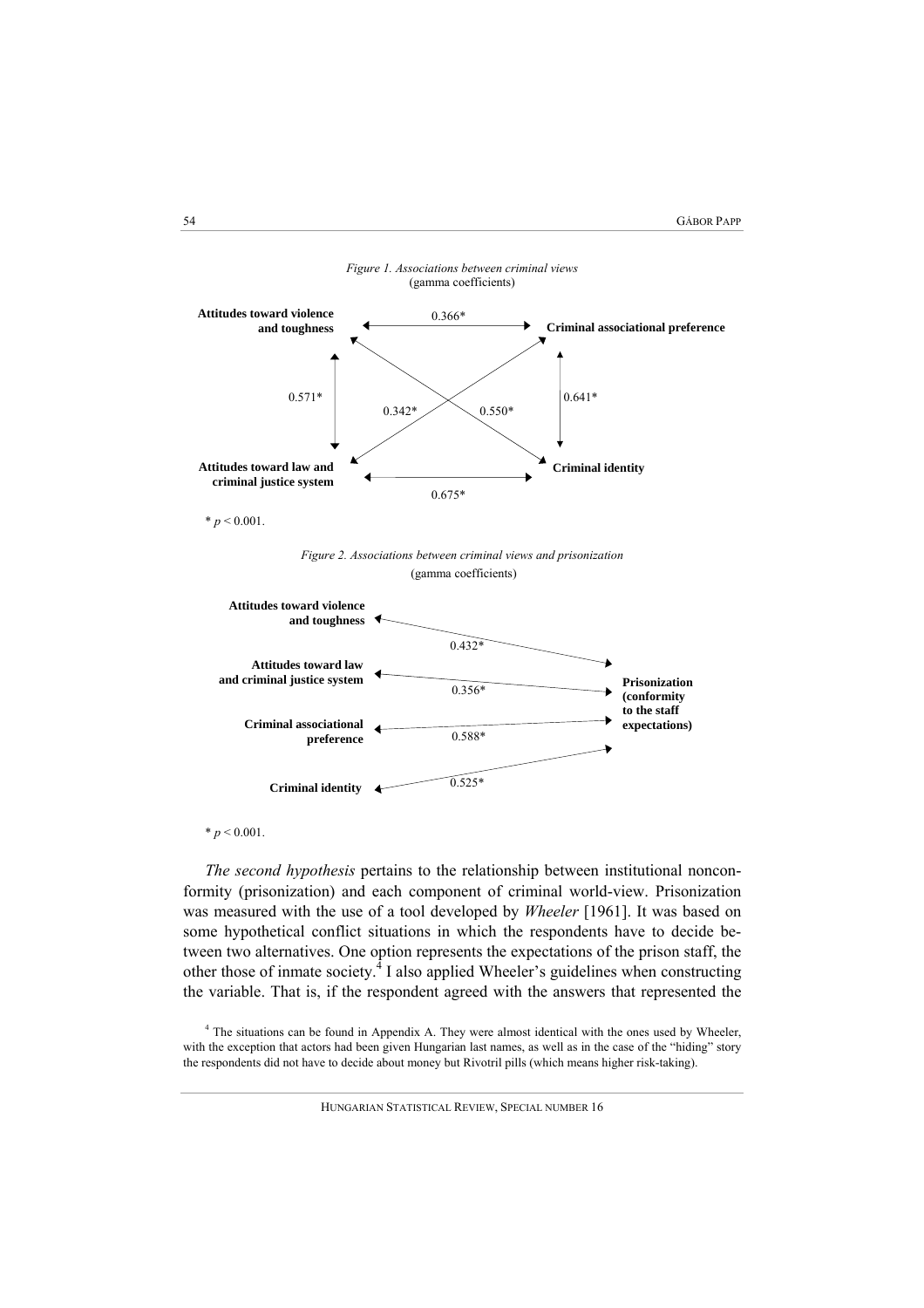supposed staff expectations at least in four out of five situations, he was categorized as "conform" inmate. Those who answered this way in zero or only one situation became the "non-conform" (or "prisonized") type. The latter was coded with 3, the former with 1, and the medium category with 2. The data shows that the nonconform answers are more prevalent among those who consider themselves as criminals, who did not seclude themselves apart from close associations with criminals, who has got violent attitudes, and who is up against the law. (See Figure 2.)

*The third hypothesis* is linked to the factors associated with antisocial perspectives: implications of the criminal past and the prison period. Since the parts of criminal world-view are undoubtedly associated with each other as well as with prisonization, it is worth exploring that to which factors these thinking components can be traced back or whether they can be described with a uniform pattern. It is important because if these components are related to certain background variables in similar vein, this would indicate that criminal thinking and nonconformity towards institutional staff expectations cannot be distinguished from each other, thus these two can be considered one single phenomenon.

Regarding nonconformity and the components of criminal world-view, I investigated the role of those factors that had been used in earlier studies. These variables can be divided into two "rough" groups according to their place in time (past or present). The reason of using the word "rough" is justified by the following reason. It is hard to decide which time level is represented by certain variables, similarly to establishing what phenomenon is shown by the given indicator. The variables that represent the past are casted into two groups. One of them refers to criminal past (juvenile arrest, having a clean record or not) and the other to the conventional aspects of the past (educational attainment, school behaviour and scholastic records, truancy, longest time spent in a given job). It is loosely related to the aforementioned group of variables that indicate the type of offense: violent crimes (or not) and sexually oriented crimes (or not). Since I investigated a homogenous population regarding gender (there were only adult male inmates in the prison), the demographic viewpoint was limited to age. The other group of variables refers to the "present tense" of imprisonment. The security and custody level, whether he works in prison or not, together with prison rewards and punishments fell into this group because this research was conducted in one institution only. The table contains a summary of the associations between these factors and attitude variables.

*a) Factors related to the past*. The assumption concerning criminal past is that the earlier and more often one has got into contact with the agents of social control or the representatives of the criminal justice system, the more probable that it has strengthened his pro-criminal views. However, the opposite is not likely to happen on a theoretical basis. Our data seem to support this hypothesis, showing that people who were arrested on suspicion of a crime as juveniles (aged 14–17) tend to adopt crimi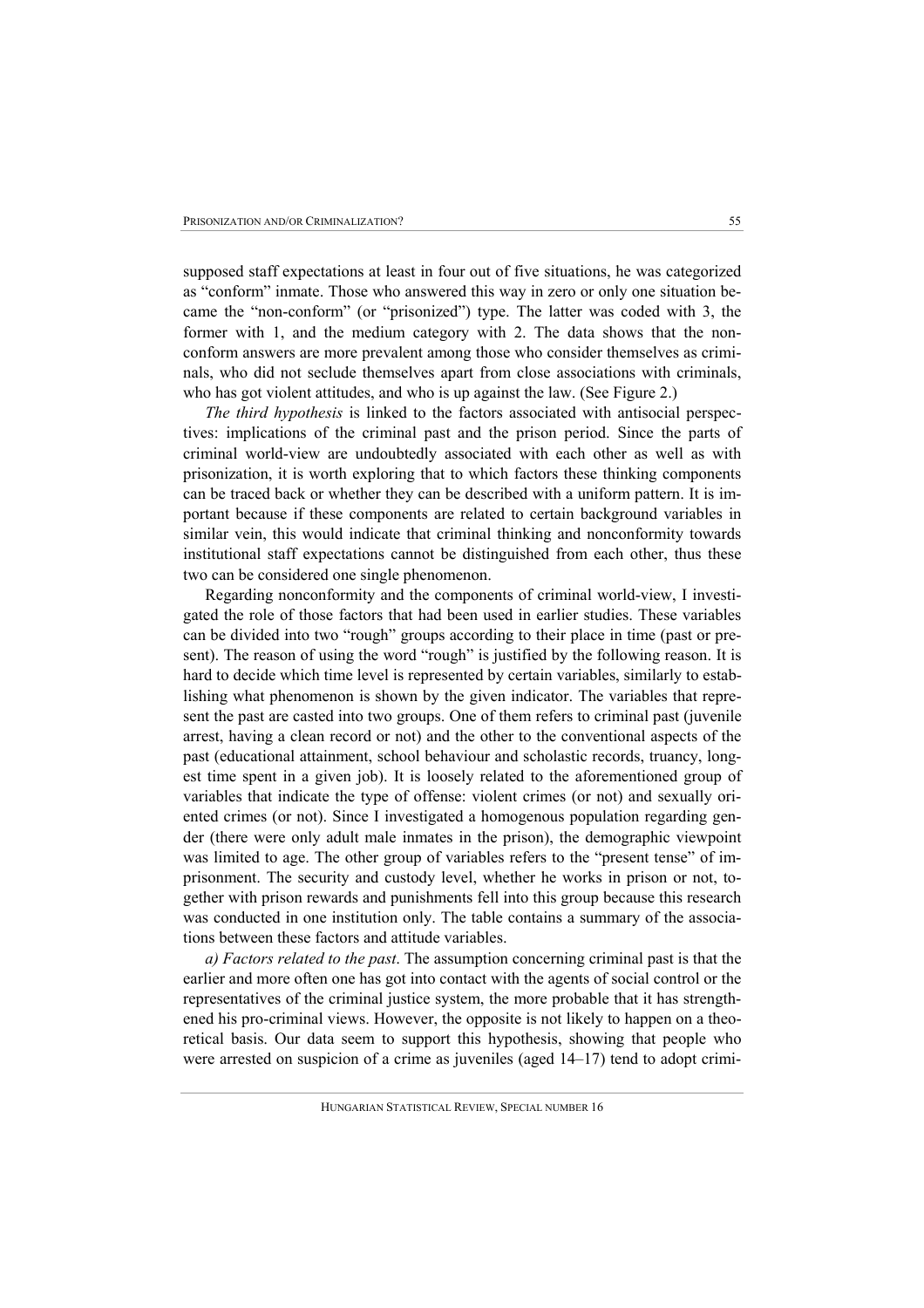nal interpersonal relations and stronger criminal identity, they are up against the law and its representatives, they accept violence and support nonconformity in prison. However, it must be noted that juvenile arrest is a "soft" indicator in some respect, since in itself it does not necessarily mean that the person committed a crime. The results connected to the other criminal past variable (namely whether he has ever been in prison) are consonant with that of juvenile arrest. Accordingly, in contrast with first-termers, those who have ever been imprisoned before the current sentence accept pro-criminal views much more and stand clearly in opposition to staff expectations. The unambiguous findings suggest that a criminal maturation process (in other words criminalization) do exist. But it must be kept in mind that these are official indicators. That is, whether a person gets arrested and later convicted are determined partly by how the criminal justice system operates, partly by the extent of how "skilful" or maybe "lucky" the criminal is, or rather by the interplay between these factors. Consequently, being arrested and sentenced can be an indicator of the extendedness of one's criminal history. Moreover, if the individual had not been caught by investigator authorities, it can be the best indicator of his criminal potential. Thus in this case we are groping in the dark, since the presence or absence of prior arrest or conviction would equally indicate strong and weak connection to crime.

Perhaps it is not an exaggeration to state that there is only one conventional mobility channel in our age: school. Schooling was measured by official educational attainment as well as subjective indicators such as scholastic records, school behaviour, and truancy. The explanatory mechanism behind is that early broken or fragmented school career leads the later perpetrators to alternative ways of living, to crime, which very likely generate some changes in their way of thinking. As can be seen from data, this hypothesis was not unfounded either, since favourable attitudes toward crime and opposition to the demands of the institutional staff are more prevalent among the poorly educated inmates and the ones who defined themselves as frequent truants. The coefficients that show the relationship between school behaviour and certain antisocial views point in the same direction. However, the past scholastic records are surprisingly only associated with negative attitudes toward law and prisonization, while in the cases of the three other types of views the coefficients are weak and not significant. We can only assume what may stand in the background. Questions about past school behaviour and scholastic records seem to relate to the same "unit", but this is only an artifact. The former refers to a more or less narrower phenomenon: following or breaking regulations concerning teachers and fellow students. However, regarding the latter, the answers are based on more complex experiences, which would lead to some kind of distortion. Another reason for the lack of associations can be that school failures have different significance in various social groups; in certain ones, they can be highly respected instead of stigmatization. Due to subjective retrospection and the special conditions, the reliability of the answers about school records is questionable.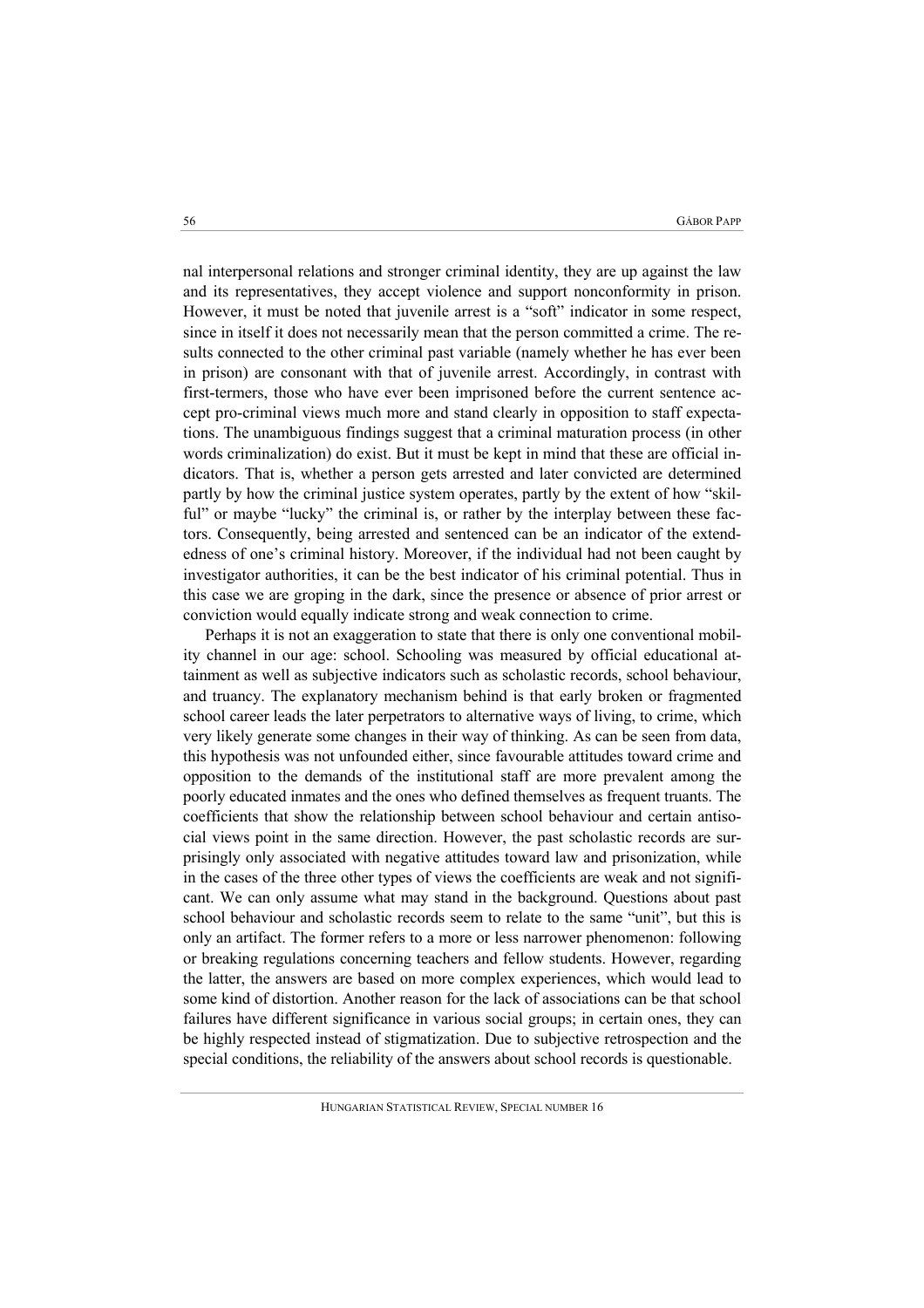Not independently from past school experiences and educational attainment, it is worth looking at the relationship between criminal views and labour market performance. Although there were questions about the respondents' typical and last occupation in the questionnaire, the variables that were constructed from them have proved unusable. In fact, they should be treated as constants rather than variables, since almost all inmates fall into the category of unqualified blue-collar workers. That is why we utilized the continuity or discontinuity of the labour market position as an indicator, based on the longest time spent at a workplace. We confirmed the hypothesis that the shorter time an inmate spent at a given workplace, the more willing he is to accept some criminal views as well as the more hostile towards staff expectations. It is important to emphasize that "workplace" also refers to non-registered types of employment in this study. If it would be restricted to legal or registered jobs, presumably the findings would be even stronger.

The table also shows that the age of inmates is inversely related to the acceptance of criminal views and prisonization. In other words, the younger prisoners tend to accept such opinions that support close association with criminals, the use of violence and the rejection of the law and criminal justice system more than the older ones do. It seems there is a "fading" process with aging. The question about other factors that may influence this association arises again. It is fairly conceivable that the data do not indicate a kind of real prosocial maturation process but the strengthening of concealing, outwitting and manipulating the outside word. Thus there can be a latent "manipulation" factor which would influence the observed relationship. It is not impossible either that the younger and older inmates have committed different types of offences or they have dissimilar social backgrounds, which would explain why members of different age groups think differently.

The fact that a given person committed a certain kind of crime (for which he was sentenced to imprisonment) can indicate a kind of orientation to law, hereby to crime itself. The criminal cases are considerably diversified and grouping them – even if the penal code contains one classification – can be problematic. Within the framework of the present study, the crimes, or rather the perpetrators were categorized according to two criteria. One is based on the distinction between violent and non-violent crimes, while the other differentiates between sexually and non-sexually oriented crimes. The logic behind these distinctions is that violent crimes are at the top of the crime hierarchy, while sexually oriented crimes are at the bottom of that, and the position in this stratification is supposedly associated with the individual's own values and views. However, the findings suggest that the types of committed crimes in the past are not or only slightly linked with antisocial thinking. There is no significant relationship between the violent nature of crimes and the acceptance/rejection of the inmate perspectives; the values of the coefficients are almost zero. The lack of the latter association is interesting because the rate of the violent perpetrators is approximately 80 percent of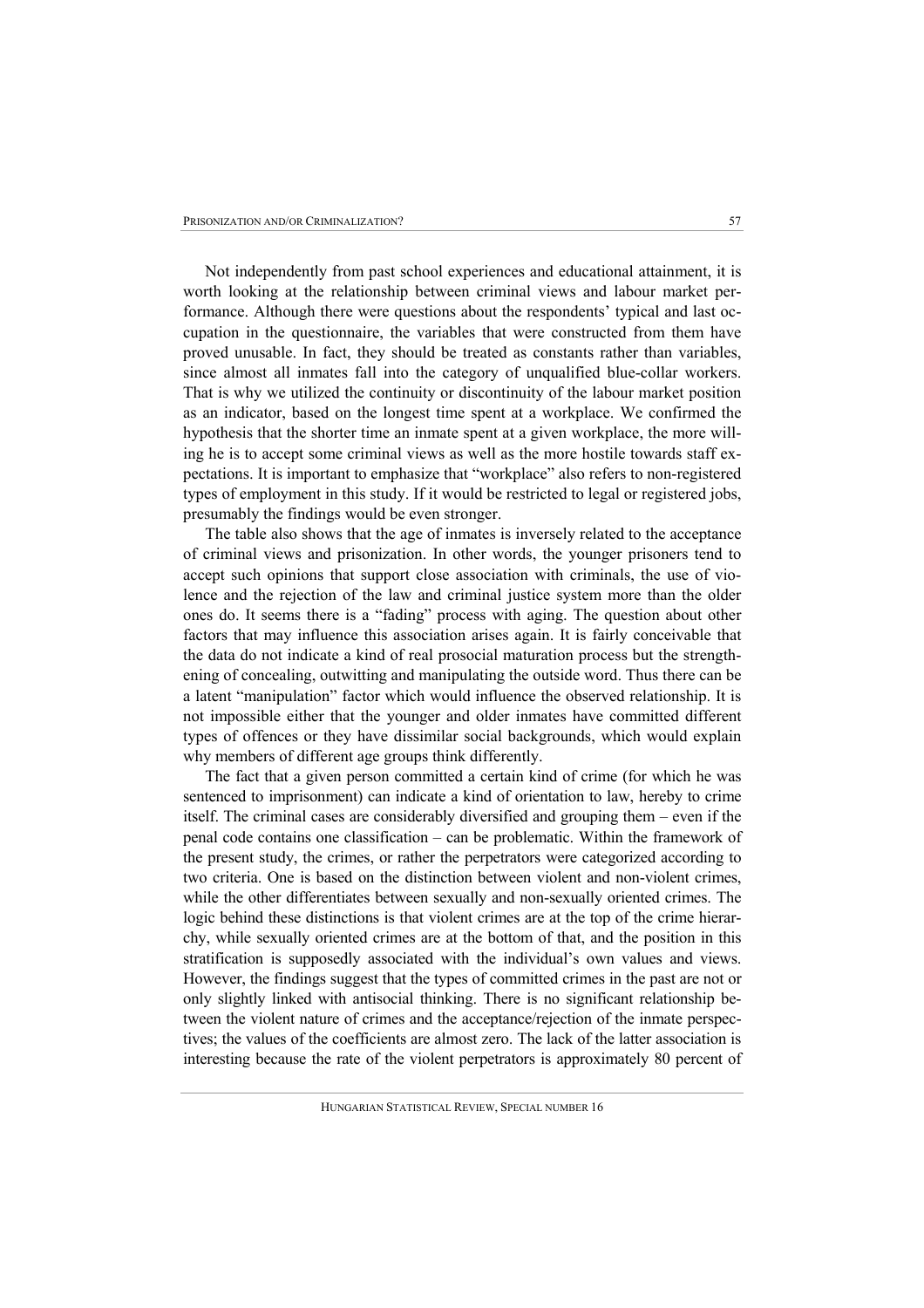the total convicted population in the studied prison. There were questions also about attitudes toward violence and toughness, but the hypothesis was rejected again. A possible reason is that a part of violent crimes were motivated by passion or were nonintentional, thus they were not linked with an ideology that supports violence.

Committing sexually motivated crimes is associated with only some views in the predicted direction. So the opposition to staff expectations and accepting associations with criminals are less prevalent among those who committed sexual crimes than among other inmates. One's attitude towards relationships with law-breakers is probably not independent from his position in the prison. An inmate's opinions about his fellows can be shaped by others' general orientation toward him. The perpetrators of sexually motivated crimes (or even its suspicion) can be stigmatized by the public within the prison what can lead to loneliness. The items/statements of the associational preference scale explicitly refer to attitudes towards criminals and, inseparable from that, towards fellow inmates. This special socially excluded position within the prison may explain the similar strength and direction of the association between nonconformity and committing sexual crimes. The utilized situations are based on two important aspects of prisonization: the conflict between solidarity among inmates and, as its complementary, the opposition to institutional staff. Interestingly, however, the otherwise closely associated three other components (attitudes toward law, criminal self-identification, violent views) do not show any relationships with the sexual-based grouping. A tentative explanation for this can be that inmates who committed sexually motivated crimes have more contradictory attitudes towards the label of being a "criminal" than other prisoners. Although violence is a typical motif and often used also in the case of sexual crimes, the answers do not reflect that it was used as an intentional strategy. Similarly, the attitudes towards law and criminal justice were not influenced by the type of crimes committed in the past.

*b*) *Immediate context of the prison, factors of the present*. The study was conducted in an institution in which inmates serve their sentence at either medium- or maximum-security level. Security levels reflect the conditions of imprisonment. Actually, they are partly related to the present and partly to the past, because court sentences decide on them on the basis of criminal law that defines the conditions and seriousness of a crime. From at least two respects, it would be logical to assume that the inmates in more rigorous maximum-security sites tend to accept the investigated antisocial opinions. Firstly, the maximum-security punishment is characteristically imposed upon perpetrators of more serious crimes by the court, who are likely to have deeper and more criminal motivations. Secondly, the conditions of confinement are harsher than at medium-security level and this can make inmates responsive to accepting antisocial orientation (as stated by the deprivation model of *Sykes* [1958]). The data suggest that these assumptions do not hold. Security level has no influence on inmates' views. It should be emphasized that inmates in either medium- or maxi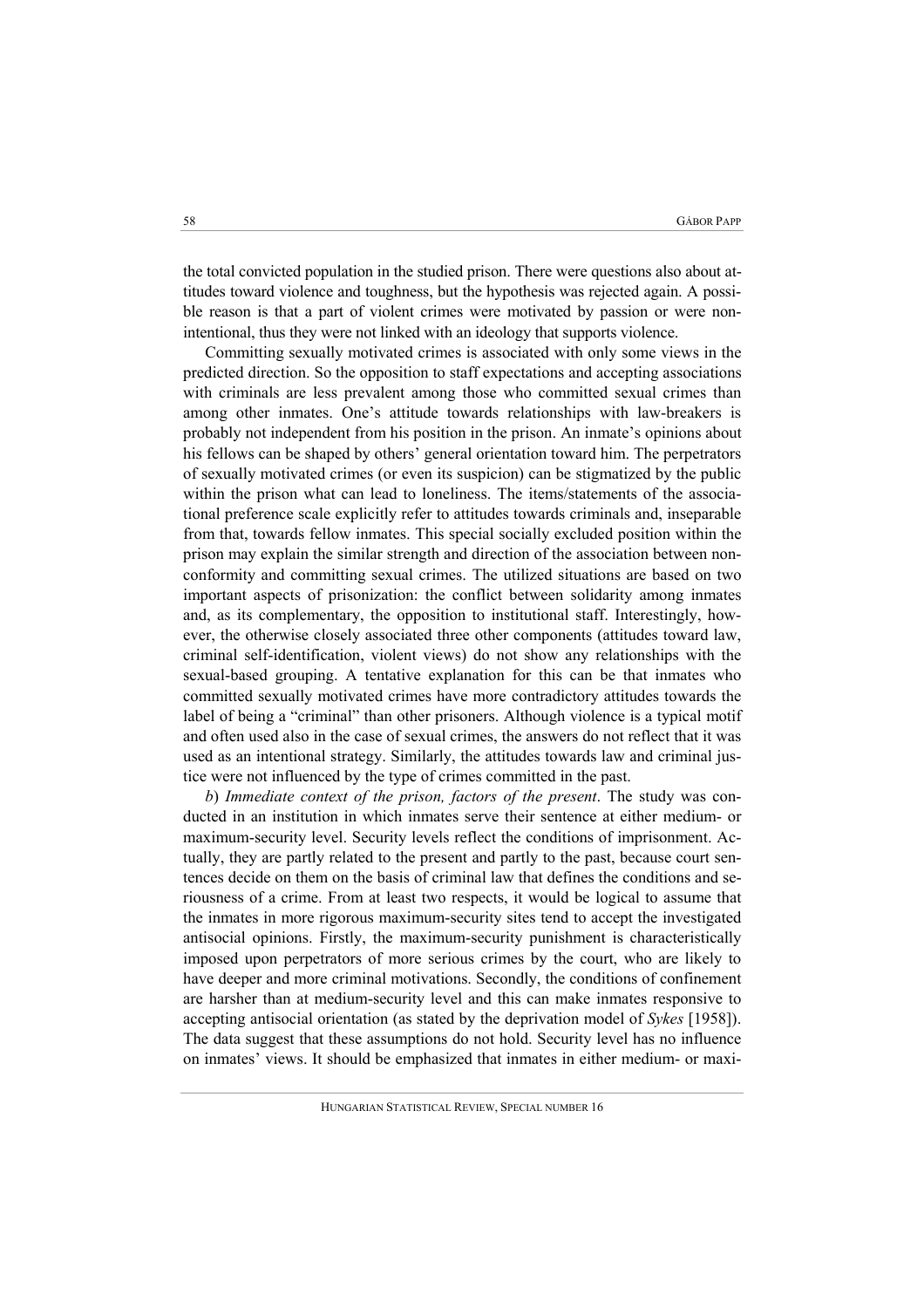mum-security units are housed separately. These units are theoretically different but practically not or only imperceptibly. Nevertheless, it is also possible that if we had got data from inmates housed in minimum-security prison (this kind of security level was not present in the investigated institution), we would have succeeded in showing significant relationships.

Another possible comparison would be based on inmate custody level which is not determined by the past but the present behaviour in the institution. Custody levels range from 2 to 4, where the numbers refer to the harshness of circumstances. At admission, every inmate is classified into medium level (level 3), and in the case of good behaviour or low-level security risk and other requirements, the inmate gets into level 2, while in the instance of high-level risk, into level 4. The majority of inmates in the studied prison generally stay at medium level, the rates of downwardly and upwardly mobiles are 7-8 percent, respectively. Since this classification regarding custody levels takes inmate thinking and general orientation into consideration, we can assume that stricter custody level goes together with higher level of acceptance of criminal views and of nonconformity. This hypothesis is basically supported by the data. Although there is a significant relationship in only one case, associations with the other four inmate perspectives point in the same direction.

Whether an inmate has a job in the institution can also indicate his attitudes towards getting on in conventional life, that is, towards the opposite of crime. The findings regarding this assumption are considerably contradictory. Violent thinking and prisonization are not at all affected by participating in prison work activities. The acceptance of criminal self-conception and opposition to the law are more typical amongst non-workers, although the relationships are not too strong. On the contrary, workers give priority to contacts with criminals more often. These results raise the question that how wide the "range" of these criminal associations is, with whom they want to maintain closer relationships. Since the working inmates are housed in separate living units and they work with their cellmates or with other inmates from the same living unit, it would be logical that these individuals would be their potential post-release associations. It may explain the negative sign of the coefficient.

Institutional behaviour, more specifically rule infractions and rewards can be important indicators of the position held by prisoners within the institution. The higher number of the former and the lower number of the latter can be indicative of the fact that inmates have such a way of thinking that facilitate rather than hinder criminality. In the case of few punishments and many rewards, we can hypothesize the opposite. Previously, rule infractions (institutional punishments) were frequently utilized as the indicators of the behavioural aspect of prisonization. However, the role of institutional rewards was not investigated. Within the framework of the present research, it was possible to match questionnaire data with institutional records. The problem was mainly with the construction of these behavioural variables. The time factor has a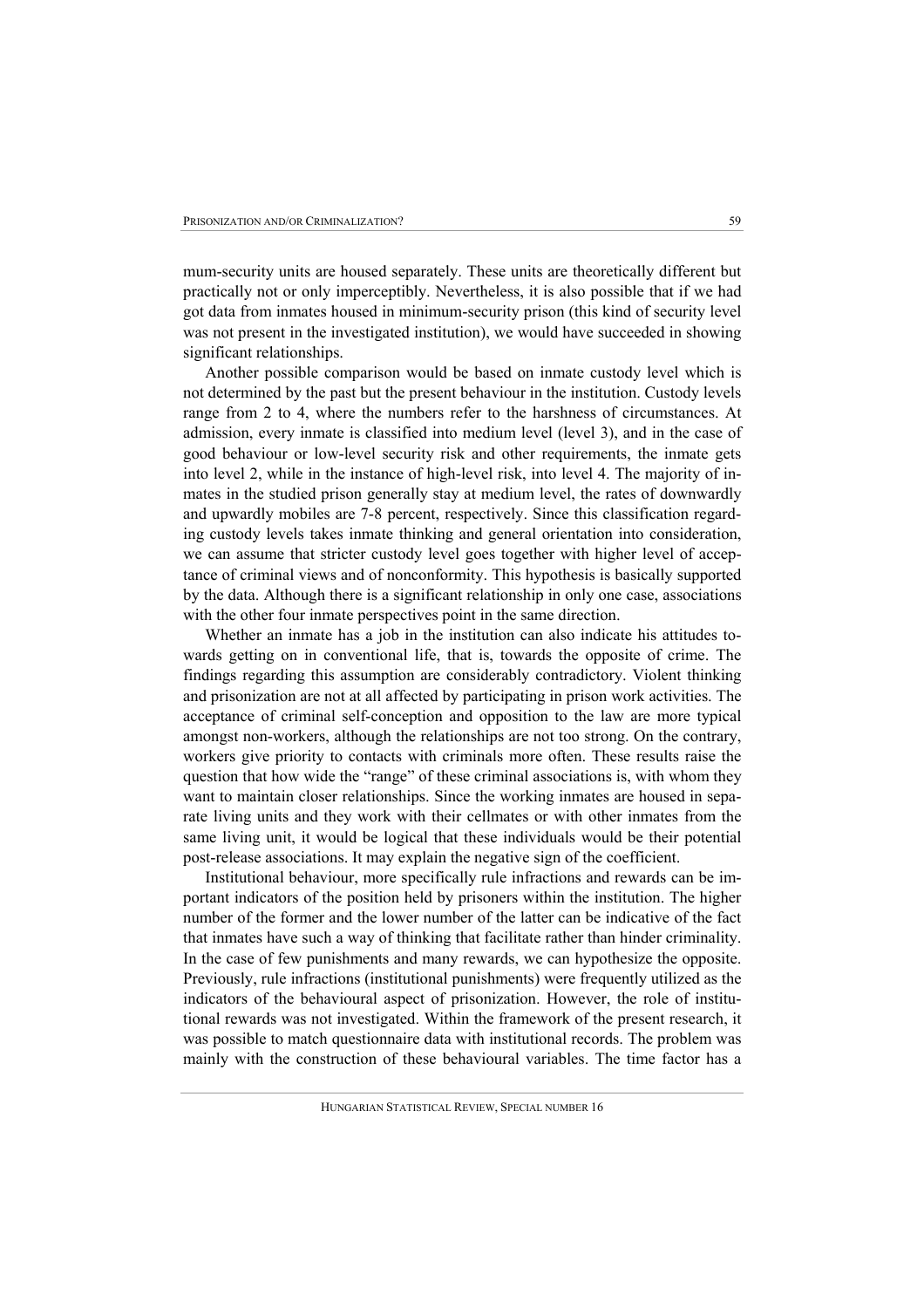significant impact on both of them, as it does matter how long it takes for someone to attain a certain amount of rewards or punishments. To this end, the number of punishments and rewards were divided by the total time spent from the present sentence (in months). The derived values were grouped in two different ways. (See the table.)

| Variables investigated                        | Criminal<br>associational<br>preference | Criminal<br>identity | Attitudes<br>toward the law | Attitudes to-<br>ward<br>the violence | Prisonization |
|-----------------------------------------------|-----------------------------------------|----------------------|-----------------------------|---------------------------------------|---------------|
| Juvenile arrest (no, yes)                     | $0.400**$                               | $0.549**$            | $0.335**$                   | $0.327**$                             | $0.397**$     |
| Number of times he has been in prison         |                                         |                      |                             |                                       |               |
| (once, more)                                  | 0.134                                   | $0.434**$            | $0.274**$                   | $0.287**$                             | $0.246**$     |
| Educational attainment (completed             |                                         |                      |                             |                                       |               |
| 0–7 grades, 8 grades, high school)            | $-0.120$                                | $-0.295**$           | $-0.265**$                  | $-0.106$                              | $-0.132*$     |
| Scholastic records (good, medium, bad)        | 0.122                                   | 0.045                | $0.224**$                   | 0.044                                 | $0.166*$      |
| School behaviour (good, medium, bad)          | $0.386**$                               | $0.176*$             | $0.211**$                   | $0.175*$                              | $0.385**$     |
| Truancy (no, yes)                             | $0.428**$                               | $0.497**$            | $0.340**$                   | $0.200*$                              | $0.455**$     |
| Longest time spent at a given work-           |                                         |                      |                             |                                       |               |
| place $(0-1$ months, $1-6$ months,            |                                         |                      |                             |                                       |               |
| 6 months-1 year, more than 1 year)            | $-0.399**$                              | $-0.497**$           | $-0.316**$                  | $-0.321**$                            | $-0.445**$    |
| Age group (18–29, 30–39, 40–49,               |                                         |                      |                             |                                       |               |
| $50-X$ years)                                 | $-0.356**$                              | $-0.283**$           | $-0.166*$                   | $-0.261**$                            | $-0.417**$    |
| Violent crimes (yes, no)                      | $-0.038$                                | $-0.033$             | $-0.019$                    | $-0.095$                              | $-0.156$      |
| Sexually oriented crimes (yes, no)            | $0.307*$                                | 0.133                | 0.004                       | $-0.038$                              | $0.300*$      |
| Security level (medium, maximum)              | $-0.022$                                | 0.025                | 0.100                       | 0.054                                 | $-0.021$      |
| Custody level $(2, 3, 4)$                     | 0.195                                   | $0.345**$            | 0.202                       | 0.163                                 | 0.155         |
| Whether he works in prison (yes, no)          | $-0.159$                                | $0.201*$             | 0.133                       | 0.068                                 | 0.028         |
| Rewards (yes, no) $-$ absolute                | 0.067                                   | $-0.134$             | $-0.102$                    | $-0.074$                              | $-0.018$      |
| Punishments (yes, no) – absolute              | $0.244*$                                | $0.223*$             | 0.159                       | 0.131                                 | 0.135         |
| Rewards (few, medium, many) -                 |                                         |                      |                             |                                       |               |
| relative                                      | 0.045                                   | $-0.282$             | $-0.206$                    | 0.075                                 | 0.019         |
| Punishments (few, medium, many) -<br>relative | 0.270                                   | $0.294*$             | $0.401**$                   | $0.359*$                              | $0.287*$      |

*Factors associated with the measures of criminal views and prisonization*  (gamma coefficients)

\*  $0.01 \le p < 0.05$ .

\*\*  $p < 0.01$ .

On the one hand, absolute measures were developed in which the inmates were classified into two categories: those who got at least one reward and those who re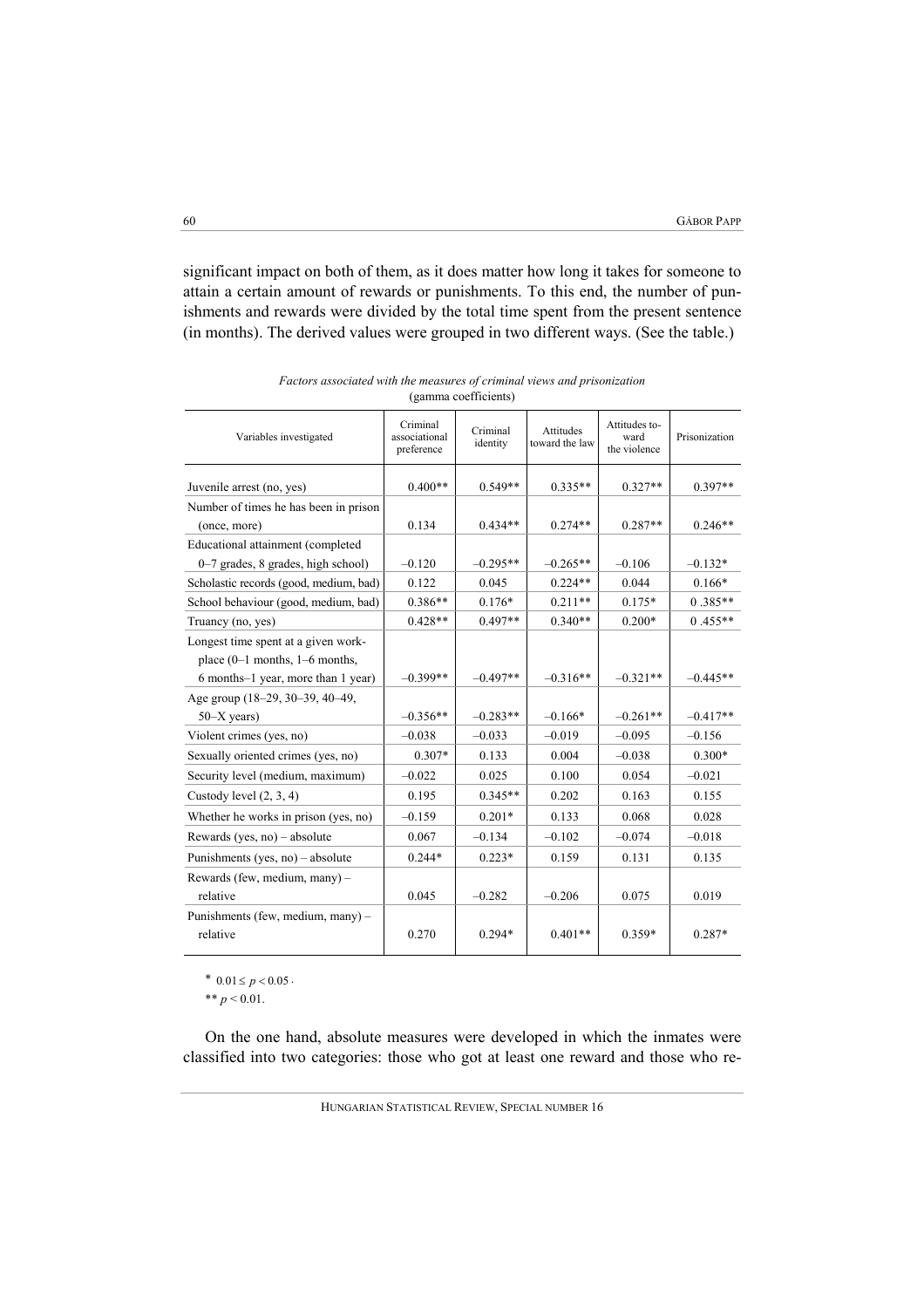ceived none at all. We followed the same procedure for punishments. On the other hand, since these are fairly "rough" indicators, relative measures were also constructed. In the case of both rule infractions and rewards, the values were trichotomized, hereby the constructed variables refer to relatively few, medium and many rewards (and punishments). The assumption is that punishments are more frequent among those who prefer criminal views and nonconformity, while institutional rewards are more frequent in the group of those who respect law and staff expectations and those who reject the criminal value system. These hypotheses – irrespective of using either the absolute or the relative measures – were only supported in the instance of rule violations. The associations were moderately strong in the case of the three-way relative categorization and weaker when using the absolute measures. It can be concluded that the relative number of rule infractions are higher among those who consider themselves as criminals, clearly oppose the law and the criminal justice system, support violence and reject staff expectations. The acceptance of close relationships with criminals is also associated with the higher number of rule violations, although this result is statistically not significant.

There are no such relationships regarding institutional rewards, although in some cases (criminal self-identification, negative attitudes towards the law) the values of coefficients are between 0.2–0.3 and negative in the three-way categorization. It suggests that inmates who accept pro-criminal views received relatively more rewards. However, it must be noted again that these associations are not significant. In other cases, the values of coefficients are very close to zero. It would be reasonable to suppose that reward and punishment are opposites of each other, but it seems they are not. In order to clarify this relationship, we would need to understand the mechanisms that are at work when imposing rewards and punishments. For example, it is important that (in principle) rule violations are not limited in a given period, while imposing rewards are. It is very likely that negative and positive sanctions are initiated by different actors and through different "channels": the former falls within the cognizance of custodians, the latter within that of the treatment staff. Another important question is whether the same "threshold" level applies to rewards and punishments. It is fairly conceivable that in a stricter prison it is easier to commit rule infractions than to get rewards.

### **4. Summary and discussion**

The data presented in this study shows that there is some kind of combination of procriminal views among inmates, which are closely associated with nonconformity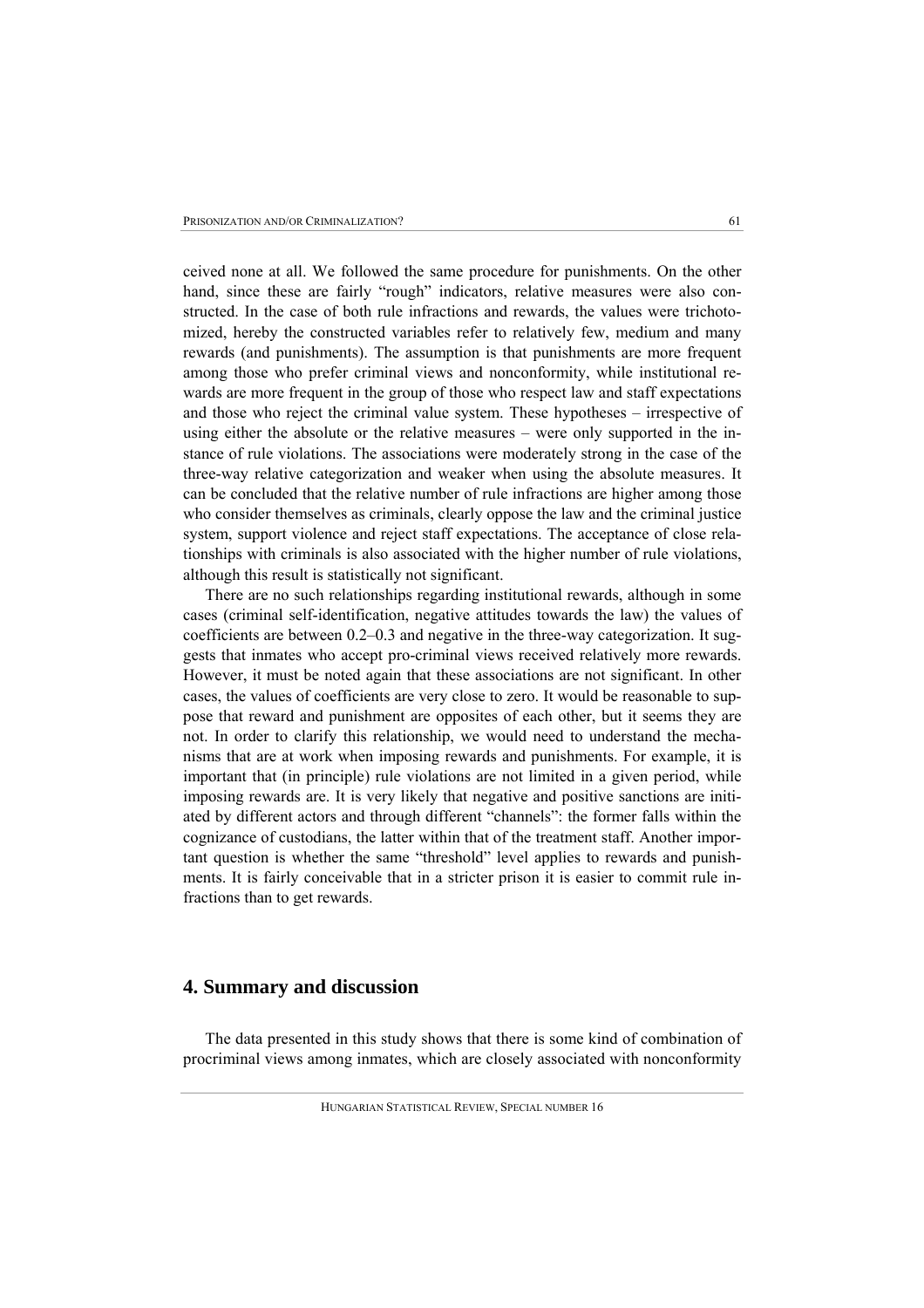to institutional staff. Even though the theoretical model applied in this study makes a distinction between the rejection of staff expectations and the components of the criminal value system, our findings suggest that for the most part the same factors influence both of them and in the same direction. So inmates with more extensive criminal background, lower education, only temporary labour market experience, stricter custody level, and more instances of previous incarcerations are more often characterized by criminal and non-conform views. These findings – even if partially – would take us closer to the topic of "the schools of crime". On the one hand, it is obvious that criminals are kept in prison, so the widespread acceptance of the criminal value system is not unexpected. On the other hand, results concerning pre-prison indicators suggest that the roots of criminal views go back to the period prior to the entry into the institution. Unfortunately, the current investigation leaves an important question unanswered: to what extent prison forms and deepens the already existing value system. However, it is very unlikely that general nonconformity of both the pre-prison and prison period would essentially change after inmates will be released.

Regarding prisons as crime-intensifying institution, it would be necessary to conduct a research (following the logic of impact analysis) which would aim at exploring control and experimental groups by a follow-up study. It would cover – at least in theory – such criminals who have never been in prison. It is the only way to distinguish general temporal changes in criminal views from the real effects of imprisonment. The investigation should hypothetically start before the occurrence of the crime itself, which, certainly, is absolutely impossible. Hence it appears that the concept of the schools of crime remains an open question. Maybe even the question itself is wrong, since the real motives of crime should not be sought inside the prison but outside its walls.

### **Appendix A**

Hypothetical conflict situations used to measure the prisonization are enumerated below.

### **Conformity to staff role expectation**

*1*. An inmate, *Gulyás* is working as much as he can in the institution. Some other inmates threaten him because he does more work than anybody else in the crew. He works as hard as he can just like earlier.

*2*. Inmate *Szabó* goes before a committee that makes job assignments. He is given a choice between two jobs. One job would call for a hard work, but it would give Szabó training that might be useful to him "outside". The other would allow him to do easier time in the institution. But it provides no training for a job outside. Szabó decides to take the easier job.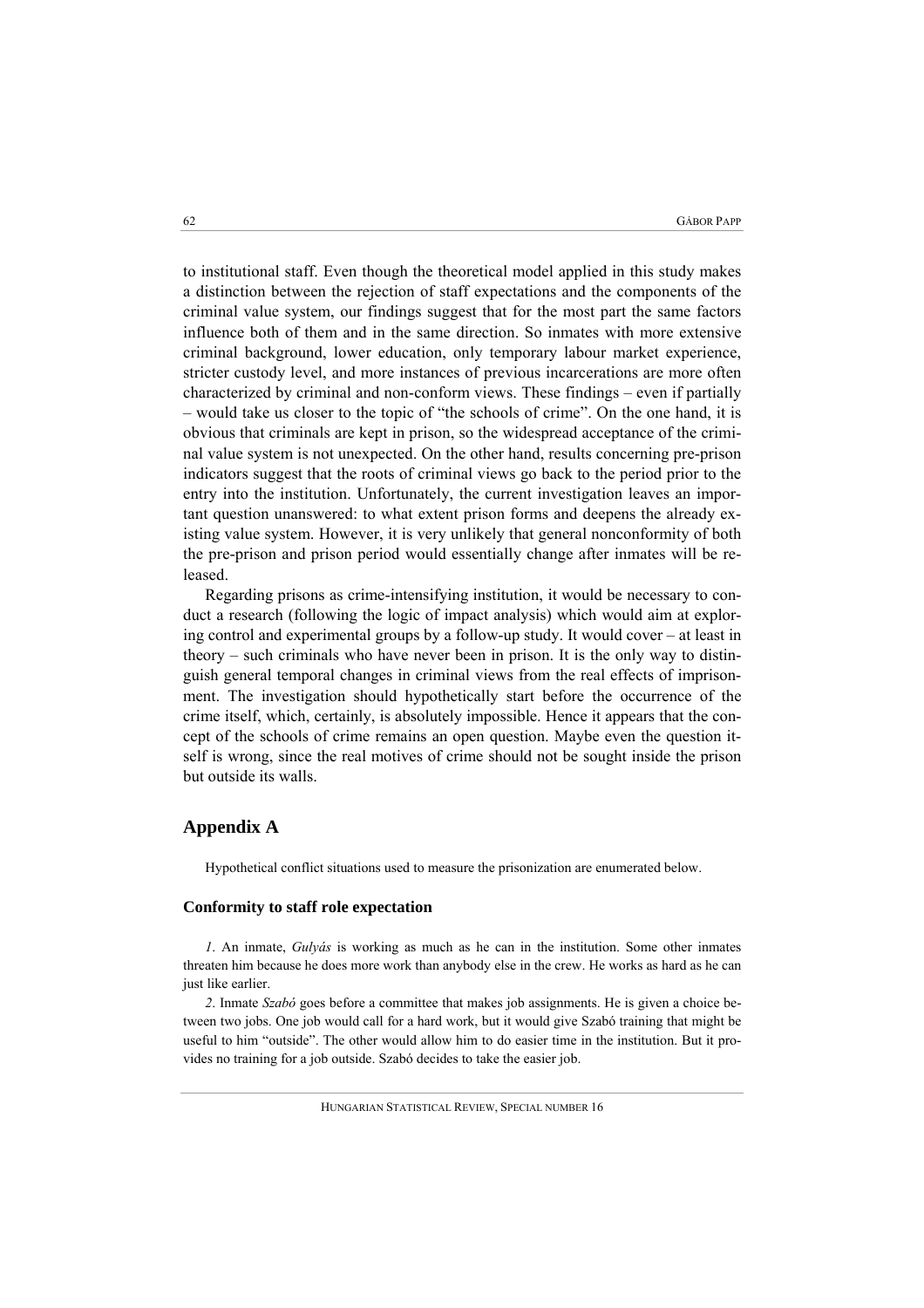*3*. An inmate, without thinking, commits a minor rule infraction. He is given a "write-up" by a correctional officer who saw the violation. Later three other inmates are talking to each other about it. Two of them criticize the officer. The third inmate, *Fodor* defends the officer, saying the officer was only doing his duty.

*4*. Inmates *Deák* and *Budai* are very good friends. Deák has 50 pieces of Rivotril pills that were smuggled into the institution by a visitor. Deák tells Budai he thinks the officers are suspicious, and asks Budai to hide the pills for him for a few days. Budai takes the pills and carefully hides it.

*5*. Inmates *Kocsis* and *Pintér* are planning an escape. They threaten inmate *Szűcs* with a beating unless he steals a rope for them where he works. While he is trying to smuggle the rope into the cell house, he is caught by an officer, and Szűcs is charged with planning to escape. If he doesn't describe the whole situation, may get into serious trouble. He can avoid it by blaming Kocsis and Pintér.

## **Appendix B**

Items used to measure the major attitude variables are listed below.

#### **Attitudes toward law and justice system**

It's all right for a person to break the law if he doesn't get caught.

The only bad thing about breaking the law is the chance of getting caught.

It's hard to have much respect for the law after I think about how I've been treated by the police and court.

It's all right to bend the law as long as you don't actually break it.

It's hard to have much respect for the law after I think about how I've been treated by people who are supposed to support the law.

There's nothing wrong with breaking the law as long as nobody gets hurt.

Stealing is just another way to make a living.

Laws are so often made for the benefit of small selfish groups that a man cannot respect.

The law is more rotten than core.

A hungry man has the right to steal.

Laws are the enemy of freedom.

Laws are for the poor to obey and for the rich to ignore.

A person should obey only those laws which seem reasonable.

## **Criminal identity**

I would rather lead a life of adventure and dishonesty than that of a law-abiding type with a regular job.

I'm more like people who are after easy money than I'm like people who grind away at a job.

It is better to do a few illegal things to make money than work at a job with regular, fixed hours in the same place every day.

I'm more like the people who can make a living outside the law than I'm like those who only break the law occasionally.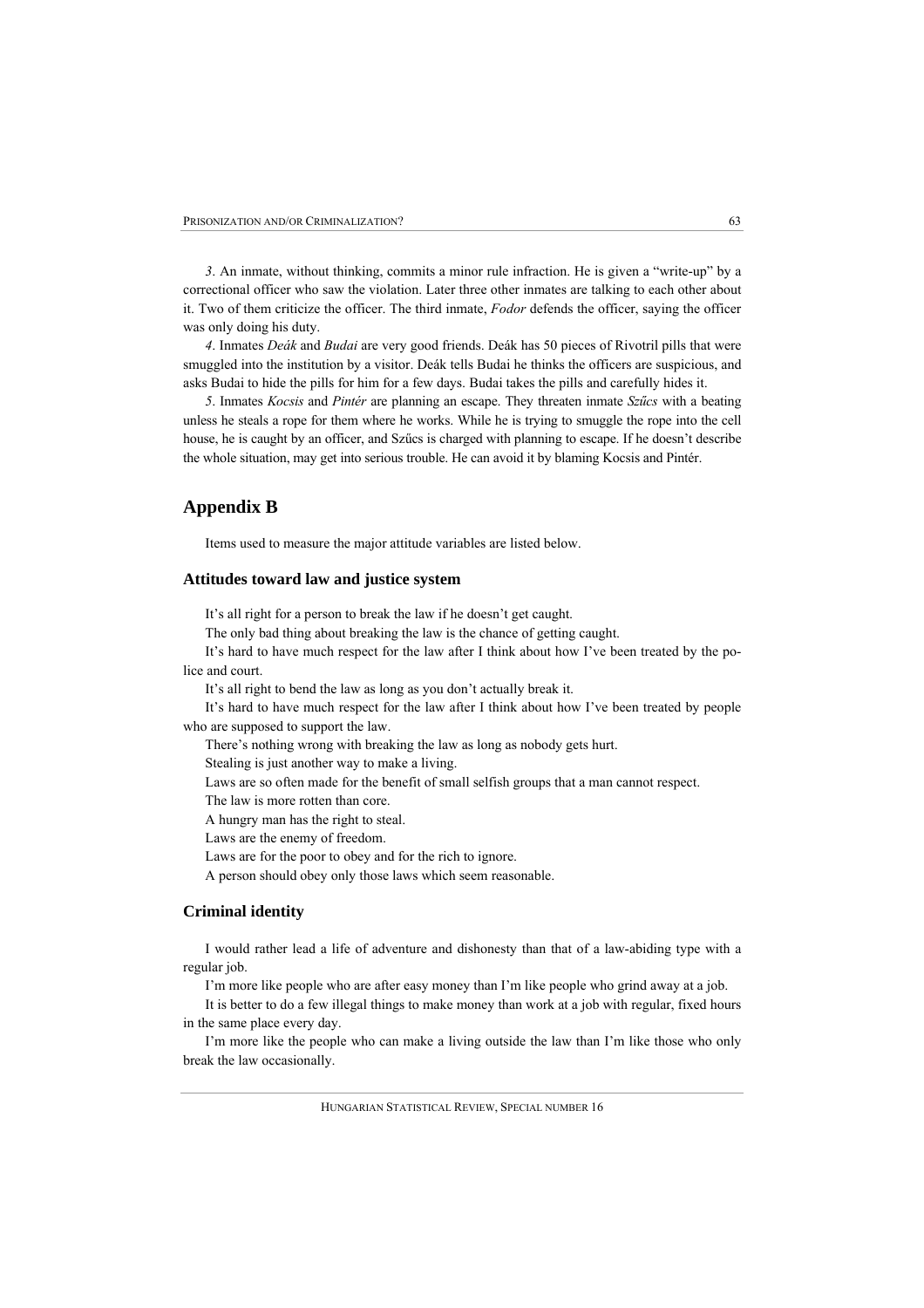I would define myself as a criminal.

I would like to be able to take things easy and not have to work hard.

The life of most people who follow the rules and have a steady job is dull.

People who have been in trouble with law are more like me than people who don't have trouble with the law.

A man is fool to work for a living if he can get by some easier way, even if it means violating the law.

I would define myself as a law-abiding person.<sup>5\*</sup>

I think more like other inmates than people outside.

People who have been in trouble with the law have the same sort of ideas about life that I have.

You've really got to respect a guy who's smart enough to break the law and get away with it.

#### **Criminal associational preference**

I would rather associate with people who obey the law than those who don't.\*

When I get out I don't want to associate with the kind of people that are always getting into trouble.\*

I want to keep in touch with inmates I have met in here after I get out.

Upon my release, I will avoid all friends I have here.\*

I don't care to associate with the kind of people that are in prison.\*

Most of the friends I have made in prison are not like the friends I would make in the streets.\*

The only kind of persons I take as a friend is one who respects the law.\*

The kinds of guys I hang around with here are really a lot like most of the people I knew on the street.

I am friendly with a group of guys who work hard and feel that an inmate should try "to better himself" while in prison.\*

Most of the inmates in here are like the people I ran with in the free world.

#### **Attitudes toward violence and toughness**

In order to survive in prison, an inmate has to establish a "tough guy" reputation.

The best way to get respect around here is to act tough.

You have to be hard to make it here.

If you ever do have to fight, you're wise to do a good enough job on the other guy that he'll never come back for more.

Knowing that you are tough is sufficient. You don't have to show it by force.

I believe in the use of force to overthrow the law.

There is never a good reason to use psychical violence no matter what the situation might be.\* It's not smart to look for trouble, but once it comes you can't back away from it and still be a

man.

5 Here and hereinafter \* means reversed items.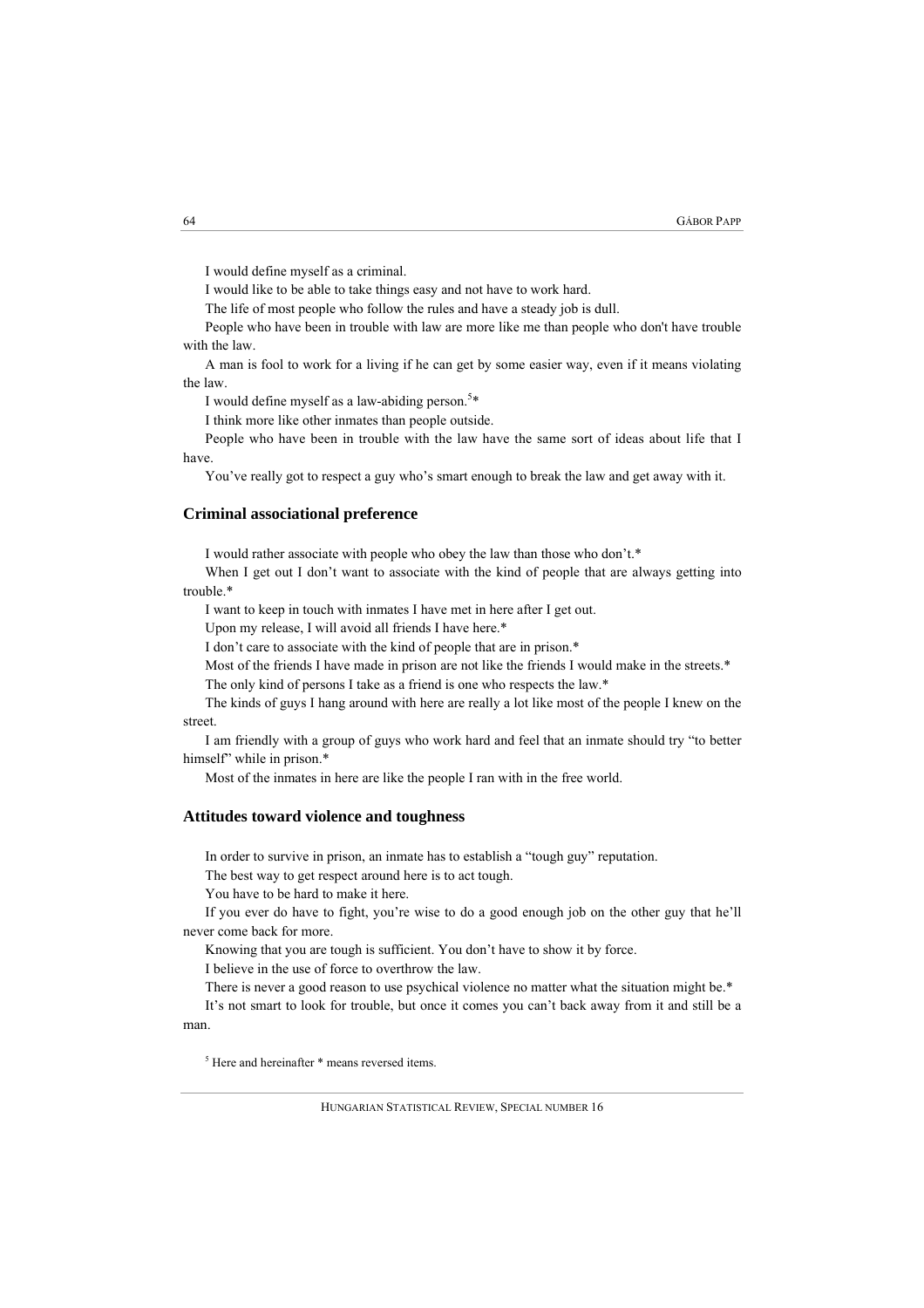### **References**

- ALPERT, G. P. [1978]: A Comparative Study of the Effects of Ideology on Prisonization: A Research Note. *LAE Journal of the American Criminal Justice Association.* Vol. 41. No.1. pp. 77–86.
- BONDESON, U. V. [1989]: *Prisoners in Prison Societies*. Transaction Publishers. New Brunswick.
- CLEAVER, P. T. MYLONAS, A. D. RECKLESS, W. C. [1968]: Gradients in Attitudes Toward Law, Courts, and Police. *Sociological Focus.* Vol. 1. No. 2. pp. 29–40.
- CLEMMER, D. [1940]: *The Prison Community*. Holt, Rinehart and Winston. New York.
- FAINE, J. R. [1973]: A Self-Consistency Approach to Prisonization. *Sociological Quarterly*. Vol. 14. No. 4. pp. 576–588.
- GLASER, D. [1964]: *The Effectiveness of a Prison and Prison System*. Bobbs-Merrill. Indianapolis.
- GOODMAN, L. A. KRUSKAL, W. H. [1954]: Measures of Association for Cross Classifications. *Journal of the American Statistical Association.* Vol. 49. No. 268. pp. 732–764.
- HAYNER, N. S. ASH, E. [1940]: The Prison as a Community. *American Sociological Review*. Vol. 5. No. 4. pp. 577–583.
- HULIN, C. L. MAHER, B. A. [1959]: Changes in Attitudes Toward Law Concomitant with Imprisonment. *Journal of Criminal Law, Criminology, and Police Science*. Vol. 50. No. 3. pp. 245– 248.
- MAHER, B. STEIN, E. [1968]: The Delinquent's Perception of the Law and the Community. In: *WHEELER*, *S*. (ed.): *Controlling Delinquents*. John Wiley and Sons. New York. pp. 187–221.
- MYLONAS, A. D. CLEAVER, P. T. RECKLESS, W. C. [1968]: A Comparative Study of Attitudes Toward Law and Law-Enforcement Agencies in English-Speaking and French-Speaking-Canada. *Criminology*. Vol. 6. No. 3. pp. 30–40.
- MYLONAS, A. D. RECKLESS, W. C. [1963]: Prisoners' Attitudes Toward Law and Legal Institutions. *Journal of Criminal Law, Criminology, and Police Science*. Vol. 54. No. 4. pp. 479–484.
- OHLIN, L. E. [1956]: *Sociology and the Field of Corrections*. Russell Sage Foundation. New York.
- REIMER, H. [1937]: Socialization in the Prison Community. In: *Proceedings of the American Prison Association*. American Prison Association. New York. pp. 151–155.
- RHODES, M. L. [1979]: *The Impact of Social Anchorage on Prisonization*. Unpublished PhD dissertation. A&M University. College Station.
- SCHWARTZ, B. [1971]: Pre-institutional vs. Situational Influence in a Correctional Community. *Journal of Criminal Law, Criminology, and Police Science*. Vol. 62. No. 4. pp. 532–542.
- SCHWARTZ, B. [1973]: Peer versus Authority Effects in a Correctional Community. *Criminology*. Vol. 11. No. 2. pp. 233–257.
- SYKES, G. [1958]: *The Society of Captives*: *A Study of a Maximum Security Prison*. Princeton University Press. Princeton.
- THOMAS, C. W. [1977a]: Prisonization and Its Consequences: An Examination of Socialization in a Coercive Setting. *Sociological Focus*. Vol. 10. No. 1. pp. 53–68.
- THOMAS, C. W. [1977b]: Theoretical Perspectives on Prisonization: A Comparison of the Importation and Deprivation Models. *Journal of Criminal Law and Criminology*. Vol. 68. No. 1. pp. 135–145.
- THOMAS, C. W. FOSTER, S. C. [1972]: Prisonization in the Inmate Contraculture. *Social Problems*. Vol. 20. No. 2. pp. 229–239.